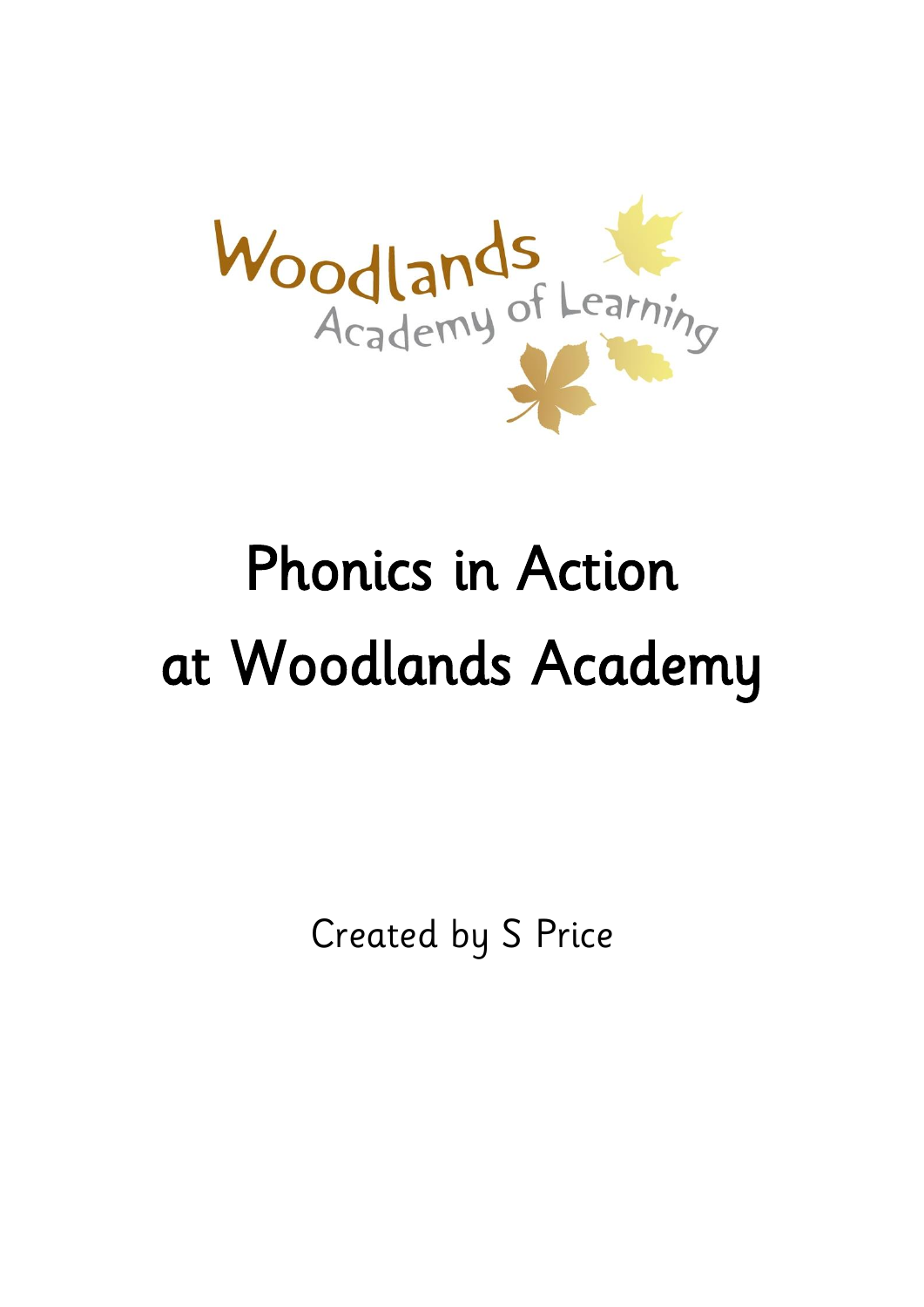## Intent

At Woodlands Academy of Learning, reading is at the heart of our curriculum. We value the impact reading has on all other areas of learning and therefore strive to give children the very best start in life by instilling a life-long love of books. We aim to provide every possible opportunity for children to develop their passion for reading and endeavour to ensure every child leaves with the necessary life skills to succeed as they continue on their educational journey.

At Woodlands Academy children start their reading journey with high quality phonics teaching. We use Read Write Inc. a synthetic phonics programme that is adapted to suit the needs of our children. The programme uses a proven, synthetic approach, which helps children make good progress in a fun way.

The vocabulary word gap is one of the main barriers to reading success and in the EYFS; we aim to close the gap to ensure every child has the best possible chance of becoming a confident and fluent reader. The EYFS team have been involved in both the Language First and URLEY projects with significant results.

## Implementation

All staff from Nursery to Year 2 have been trained in delivering the Read, Write Inc. programme. At Woodlands, we have created a personalised phonics programme to suit the needs of our children. All staff follow the Woodlands Formula to teaching phonics, which ensures a sequential, consistent approach and shared understanding in using letter sounds to read and write.

|                  | The Woodlands Formula for teaching Phonics |                                                                          |  |  |  |  |  |  |
|------------------|--------------------------------------------|--------------------------------------------------------------------------|--|--|--|--|--|--|
| Introduce the    |                                            | Aim to teach 2 new sounds per week and revise previously taught sounds 3 |  |  |  |  |  |  |
| sound of the day |                                            | times per week.                                                          |  |  |  |  |  |  |
| (new or revised) |                                            |                                                                          |  |  |  |  |  |  |
| and review the   | Set 1                                      |                                                                          |  |  |  |  |  |  |
| sounds taught so | 1.                                         | Say the sound – stretchy or bouncy. Children repeat MTYT.                |  |  |  |  |  |  |
| far              | 2.                                         | Hold up the picture sound cards in turn. Stretch or bounce the initial   |  |  |  |  |  |  |
| (Approximately 3 |                                            | sound as you say the name of each picture, e.g. mmmmmouse or a-a-        |  |  |  |  |  |  |
| minutes)         |                                            | a-apple. Children to repeat.                                             |  |  |  |  |  |  |
|                  | 3.                                         | Copy a simple version of the picture side of the Speed Sound card        |  |  |  |  |  |  |
|                  |                                            | onto the board. Run your finger around the picture demonstrating the     |  |  |  |  |  |  |
|                  |                                            | correct orientation for that letter and say the sound; as you reach the  |  |  |  |  |  |  |
|                  |                                            | end say the name of the picture. For example, run your finger down       |  |  |  |  |  |  |
|                  |                                            | Maisie and then over the two mountains, saying mmmm. Say                 |  |  |  |  |  |  |
|                  |                                            | mountain as you reach the end of the second mountain.                    |  |  |  |  |  |  |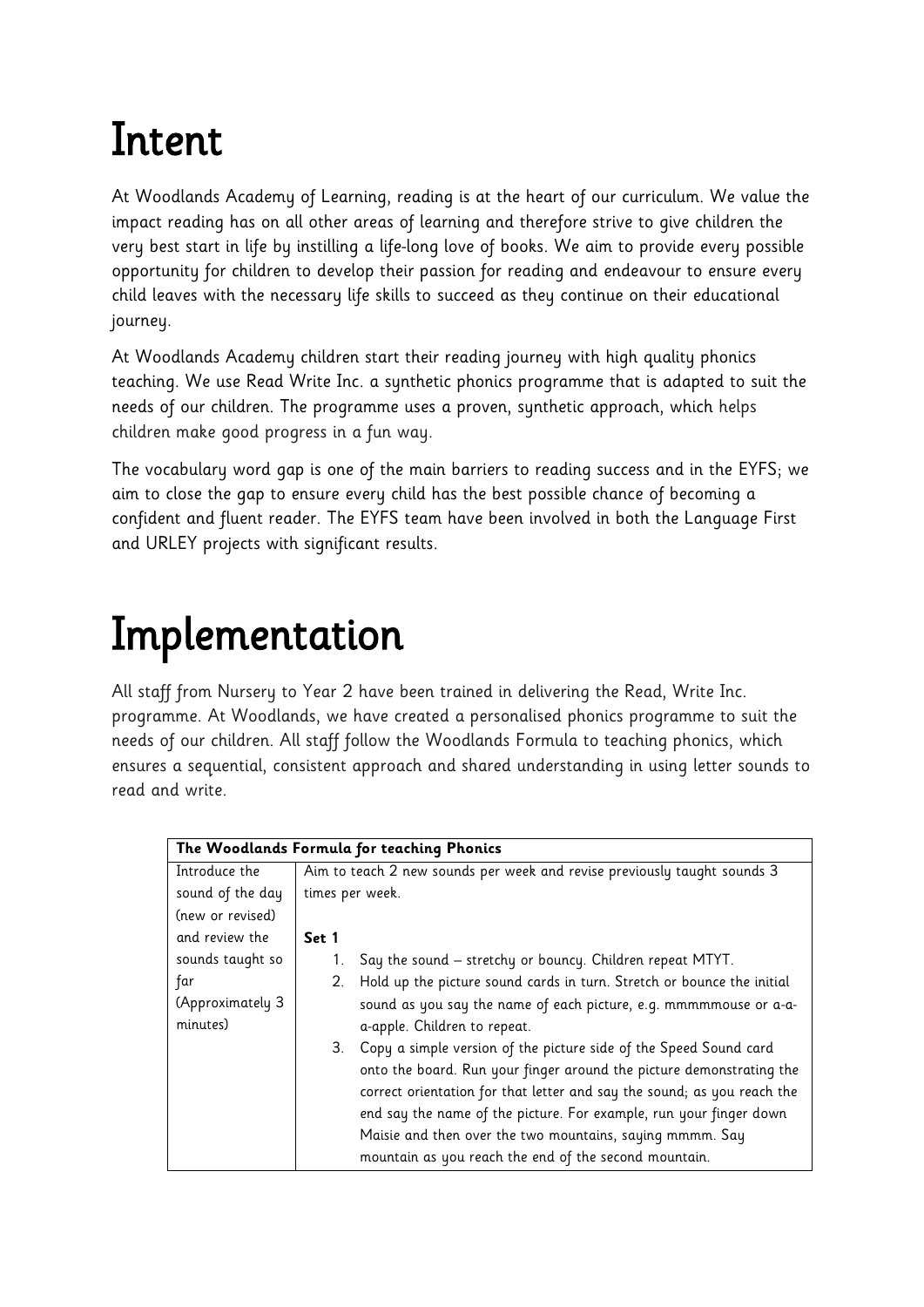|                  | 4.          | Write m on the board beside the picture (ensure it is the same size).                  |
|------------------|-------------|----------------------------------------------------------------------------------------|
|                  |             | Run your finger over the letter saying the sound. For example, say                     |
|                  |             | mmmmmm and then just as you reach the end m.                                           |
|                  | 5.          | Children to repeat steps 3 and 4 a few times.                                          |
|                  | 6.          | Explain that the picture side of the card is the same as the drawing                   |
|                  |             | and the letter is hidden behind the picture. Show the letter side and                  |
|                  |             |                                                                                        |
|                  |             | say the sound.                                                                         |
|                  | 7.          | Ask the children to say the sound or name as your flip the card a few                  |
|                  |             | times.                                                                                 |
|                  | 8.          | Hide the sound of the day in the pack of sounds taught so far. Ask                     |
|                  |             | the children to read the sounds (no stretching or bouncing) and spot                   |
|                  |             | the sound of the day by clapping or hands on their head as they say                    |
|                  |             | the sound. Increase the speed as children gain confidence.                             |
|                  |             |                                                                                        |
|                  | Set 2 and 3 |                                                                                        |
|                  | 1.          | Say the sound, without showing the Speed Sound card. Children to<br>repeat using MTYT. |
|                  | 2.          | Show the picture side of the Speed Sound card. Explain the picture/                    |
|                  |             | tell a brief story to introduce the picture. E.g. The child has made her               |
|                  |             | mum a steaming hot cup of tea! Say ea- cup of tea and child to                         |
|                  |             | repeat MTYT. When we see this side of the card we say the phrase                       |
|                  |             | "cup of tea!"                                                                          |
|                  | 3.          | Say the words listed on the Speed Sound card in Fred talk. Ask the                     |
|                  |             | children to repeat in Fred talk and then say the whole word.                           |
|                  | 4.          | Show the letter side and explain that when we see this side we say                     |
|                  |             | the sound: "ea".                                                                       |
|                  | 5.          | Explain that when there are two or more letters together they make                     |
|                  |             | just one sound; these are called 'special friends'. "Two/ three letters,               |
|                  |             |                                                                                        |
|                  |             | one sound, special friends" - use hand signal at the same time.                        |
|                  | 6.          | Point to the sound on the complex grapheme chart displayed in your                     |
|                  |             | learning room.                                                                         |
|                  | 7.          | Hide the card behind a book/ behind your back and flip it a few times.                 |
|                  |             | Ask the children to say the sound or the phrase.                                       |
|                  | 8.          | Hide the sound of the day in the pack of sounds taught so far. Ask                     |
|                  |             | the children to read the sounds and spot the sound of the day by                       |
|                  |             | clapping or hands on their head as they say the sound. Increase the                    |
|                  |             | speed as children gain confidence.                                                     |
|                  |             |                                                                                        |
|                  |             | See RWI handbook for individual speed sound lesson plans.                              |
| Read the 6 sets  |             | See handbook for word time lesson plans.                                               |
| of words         |             |                                                                                        |
| (Approximately 5 |             | Set 1: Words containing the sound of the day                                           |
| minutes)         |             | Children to read green words containing the sound of the day. If it is a new           |
|                  |             | sound* children should read from the green side of the card with dots and              |
|                  |             | dashes. If it is a revised sound** children should read from the white side of         |
|                  |             | the card without dots and dashes.                                                      |
|                  |             |                                                                                        |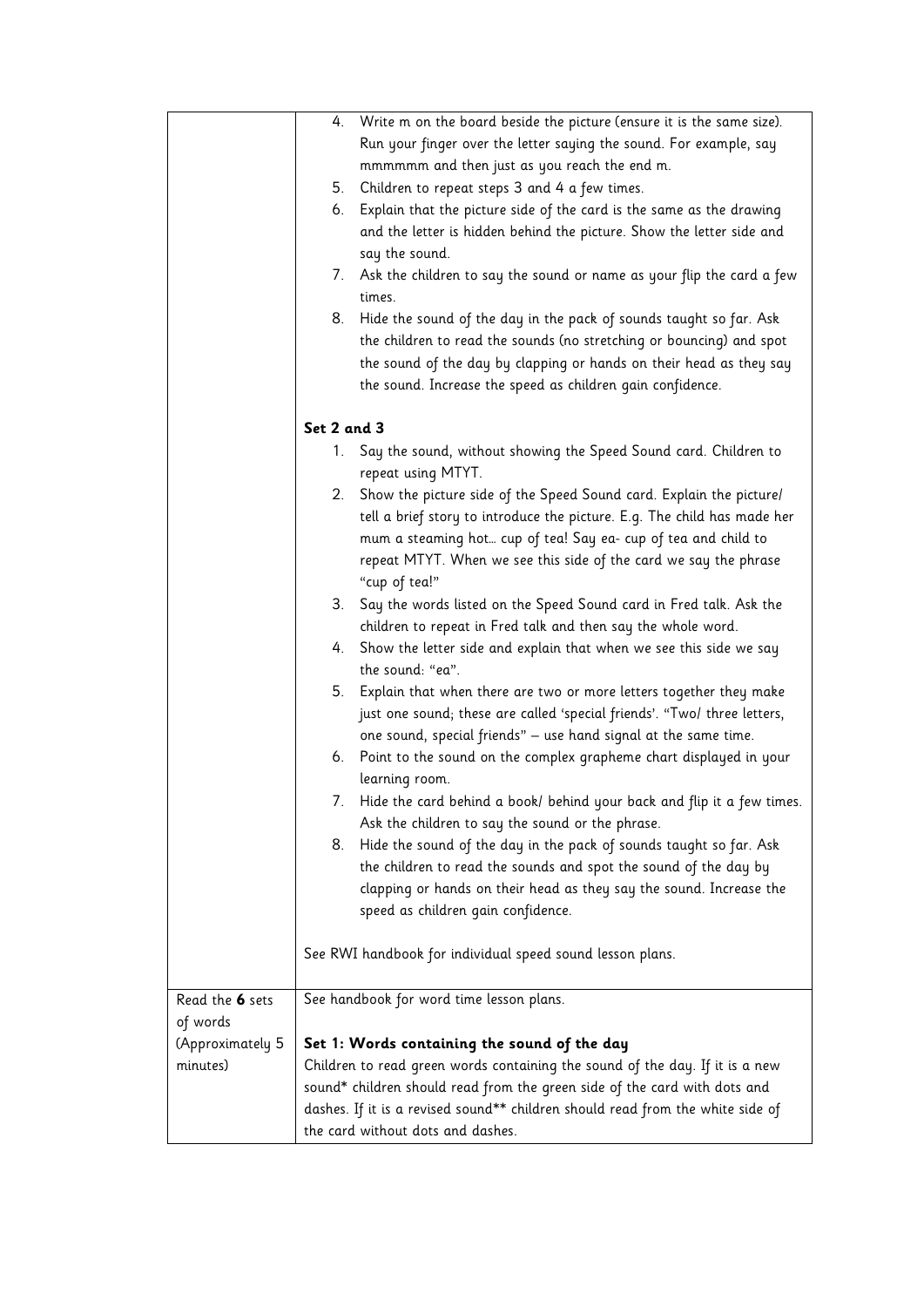|                  | * New sounds - ask children to identify the sound/ special friends. Say the          |
|------------------|--------------------------------------------------------------------------------------|
|                  |                                                                                      |
|                  | sounds in Fred talk before saying the word. Teacher to say the word with             |
|                  | exaggerated pronunciation. Ask the children to repeat the word.                      |
|                  | ** Revised sounds – ask children to identify the sound/ special friends. Say the     |
|                  | sounds using 'Fred in your head' before saying the word. Repeat the word             |
|                  | MTYT.                                                                                |
|                  |                                                                                      |
|                  | Set 2: Review words                                                                  |
|                  | Children to read approximately 6 words from previous set 2 or 3 lessons.             |
|                  |                                                                                      |
|                  | Children should use 'Fred in your head' to build fluency and speed. Teacher          |
|                  | holds the card close to their chest (white side, no dots and dashes) and they        |
|                  | stretch out their arms children say the word.                                        |
|                  |                                                                                      |
|                  | Set 3: Speedy/ slam down words                                                       |
|                  | Children read approximately 6 green words that they can read by sight and at         |
|                  | speed. (KS1 - use this opportunity to revise word time words taught in EYFS          |
|                  | and high frequency words)                                                            |
|                  |                                                                                      |
|                  | Set 4: Nonsense words                                                                |
|                  | AfL opportunity - note any sounds that require further practise.                     |
|                  | Children read approximately 6 nonsense words containing a range of previous          |
|                  | taught sounds. Children to say "what a load of nonsense" (only once before           |
|                  | reading this set of words) when they see an alien on the cards. Ask children to      |
|                  |                                                                                      |
|                  | "Spot it, Fred it, read it" - for each word children should identify the special     |
|                  | friends or shake their head if there are none, Fred the word out loud and read       |
|                  | the word.                                                                            |
|                  |                                                                                      |
|                  | Set 5: Multisyllabic words                                                           |
|                  | Children are taught to 'chunk' the word into syllables using their hands for         |
|                  | support. Begin by folding the word card into syllables and children read each        |
|                  | 'chunk' individually. Open up the word card to show the complete word,               |
|                  | children say each chunk and then read the word.                                      |
|                  |                                                                                      |
|                  | Once children have gained confidence encourage them to identify the 'chunks'         |
|                  | independently (do not fold up the card).                                             |
|                  |                                                                                      |
|                  | Set 6: Red Words/ common exception words                                             |
|                  | Children to read approximately 6 red words. "Red we can't Fred" - ensure             |
|                  | children understand that we cannot use Fred talk to read these words and they        |
|                  |                                                                                      |
|                  | must learn to read them by sight.                                                    |
|                  |                                                                                      |
|                  | Use red word cards or Phonics Tracker.                                               |
|                  |                                                                                      |
| Write the sound  | Teacher to model writing the sound of the day using the correct letter               |
| of the day       | formation. Use this opportunity to reinforce letter size, position on the line, size |
| (Approximately 3 | of finger spaces, starting by the margin etc.                                        |
| minutes)         |                                                                                      |
|                  | Children to write the sound in their RWI books. Teacher to circulate the room        |
|                  | and pick up any misconceptions (red pen!).                                           |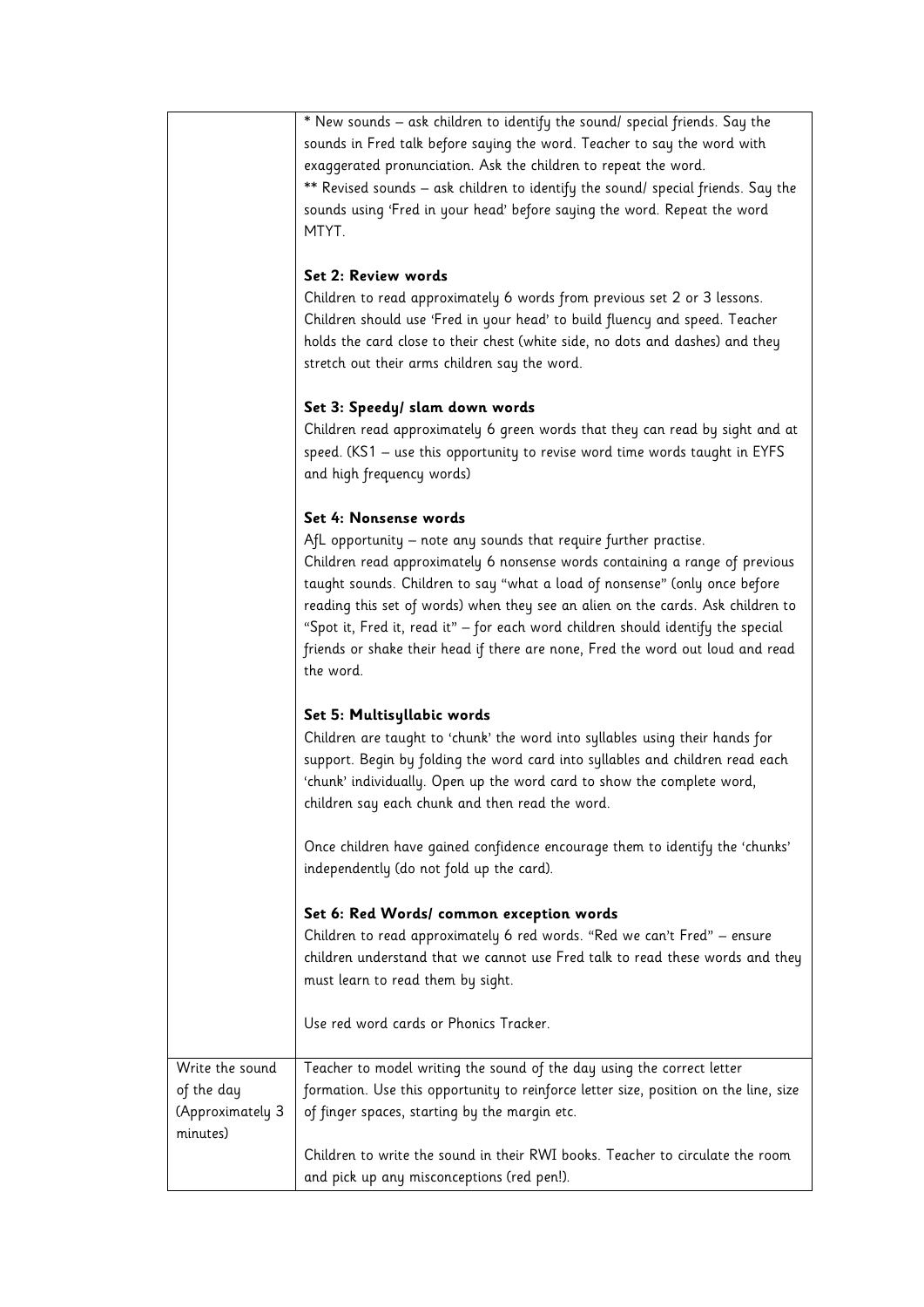| Spelling         | Say the word MTYT.<br>1.                                                          |  |
|------------------|-----------------------------------------------------------------------------------|--|
| (Approximately 5 | Children hide their fingers as they count the sounds on them. Teacher<br>2.       |  |
| minutes)         | to say "show me" and children hold up their fingers (non-writing                  |  |
|                  | hand), palms facing forward.                                                      |  |
|                  | Teacher repeats the word and children pinch their fingers as they say<br>3.       |  |
|                  | the sounds.                                                                       |  |
|                  | Children write the word in their RWI books.<br>4.                                 |  |
|                  | 5.<br>Ask the children to say the letter names as the teacher models writing      |  |
|                  | it on the board.                                                                  |  |
|                  | Children to self-mark their work and correct any errors.<br>6.                    |  |
|                  | Repeat with 3 more words.<br>7.                                                   |  |
|                  | 8.<br>Spell 1 red word - focus on the part that is an exception to what they      |  |
|                  | have been taught so far. For example, in the word 'said', 's' and 'd'             |  |
|                  | correspond to the phonemes /s/ and /d/ as usual, but 'ai' corresponds             |  |
|                  | to the phoneme /e/, which is unusual.                                             |  |
| Reading          | Follow the weekly plan for each storybook provided in the 'Get Writing'           |  |
| (Approximately   | Handbook or on Oxford Owl Online. Packs containing the story introduction         |  |
| 10-15 minutes)   | and word cards are kept with the sets of books on the shelf on the KS1            |  |
|                  | corridor. If a pack has not yet been created, it is your responsibility to do so. |  |
|                  |                                                                                   |  |
|                  | All resources are available on Oxford Owl online.                                 |  |
| Writing          | See RWI Handbook                                                                  |  |
| application      |                                                                                   |  |
|                  | Day 1 and 2: Hold a sentence                                                      |  |
|                  | Day 3: Proofread (Copy from Get Writing books)                                    |  |
|                  |                                                                                   |  |

### Nursery

In Nursery children begin with stage 1 'Letters and Sounds'; they work in small groups on a daily basis. Once they are secure at stage 1 children move onto RWI and are taught in differentiated groups to ensure they are well prepared with the necessary skills for Reception.

### Reception and Key Stage 1

At Woodlands Academy, we ensure that we have a systematic approach to teaching reading that includes three strands:

- **Decoding –** In EYFS and Year 1 we emphasise the alphabetic code. The children rapidly learn sounds and the letter or groups of letters they need to represent them. Simple mnemonics help them to grasp this quickly; this is especially useful for pupils at risk of making slower progress. Children are then encouraged to sound out words using their 'Fred talk' and blend the sounds together to read.
- **Memory –** Children have frequent practise in reading high frequency words, particularly those with irregular spellings ('Red words'). Children also take a word tin (YR and Y1) home to practise with their parents. In EYFS and Key Stage 1, teachers re-read high interest level books (stories, non-fiction and poetry) during story time to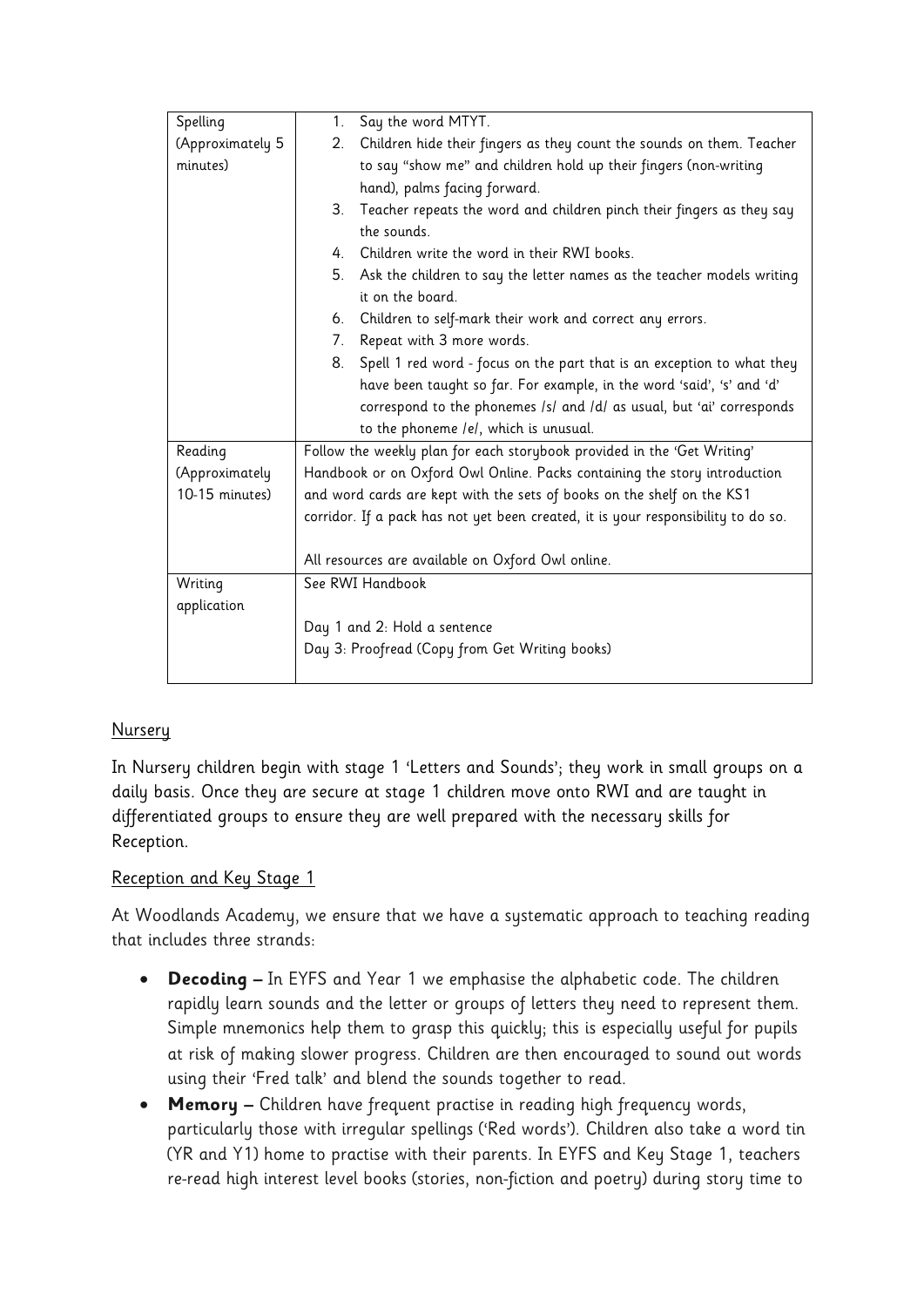immerse children in high quality vocabulary and language. Children are quickly able to read, retell and use these independently in both role-play and when writing. Everyday words such as, please, thank you, good afternoon etc. are also displayed and referred to in order to immerse children in text.

**Comprehension –** In EYFS, children build their vocabulary throughout the day using our character Mr Bump. Children explore the meaning of new words that are carefully selected to ensure they are neither too easy nor too hard and will be of benefit as they progress through the school. The list of words taught may vary each year depending on the particular cohort; a Mr Bump dictionary is therefore created and passed to Year 1 so that these words can be revisited and built upon. Sentence structure and grammar is taught daily in both Reception and Key Stage 1 through a lead text during daily English lessons. Children develop the use of expression and intonation by echoing the teachers reading at every opportunity. Children are taught how to retrieve, analyse, infer and decipher the text using the content domain dogs: Rex Retriever, Predicting Pip, Inference Iggy, Sequencing Suki and Vocabulary Victor.

Both Reception and Key Stage 1 have daily phonics lessons in small, homogenous groups. Once children are able to read Grey books fluently at 90+ words per minute and have completed the programme they then begin to work on spelling rules and application in writing. Extra support is provided to those children in Year 2 who have not passed the Phonics Screening in Year 1 and interventions are planned for those children who are working below expected levels.

The following methods are also used to develop reading in EYFS and KS1:

- All children have the opportunity to take a book from the library weekly in KS1
- In EYFS, we work alongside parents and facilitate the '1000 books to share' initiative focused on closing the vocabulary gap and love of reading
- All classrooms have a reading area which is well stocked with different reading materials allowing children to have opportunities to read for pleasure and curiosity
- In EYFS, labs are also enhanced with books linked the current topic for children to explore independently
- Carefully chosen books are read to the children daily by their class teacher
- Reading books that are carefully matched to the child's phonic ability are sent home and parents are expected to read with their child and make comments in the reading record books
- In KS1, subject specific books are available for all children to read during specific lessons to give children that deeper understanding of the subject
- In Year 1, a reading IMPACT workshop is delivered to parents followed by a sixweek block of home learning focused on embedding children's phonic knowledge and decoding of multisyllabic words in addition to improving fluency.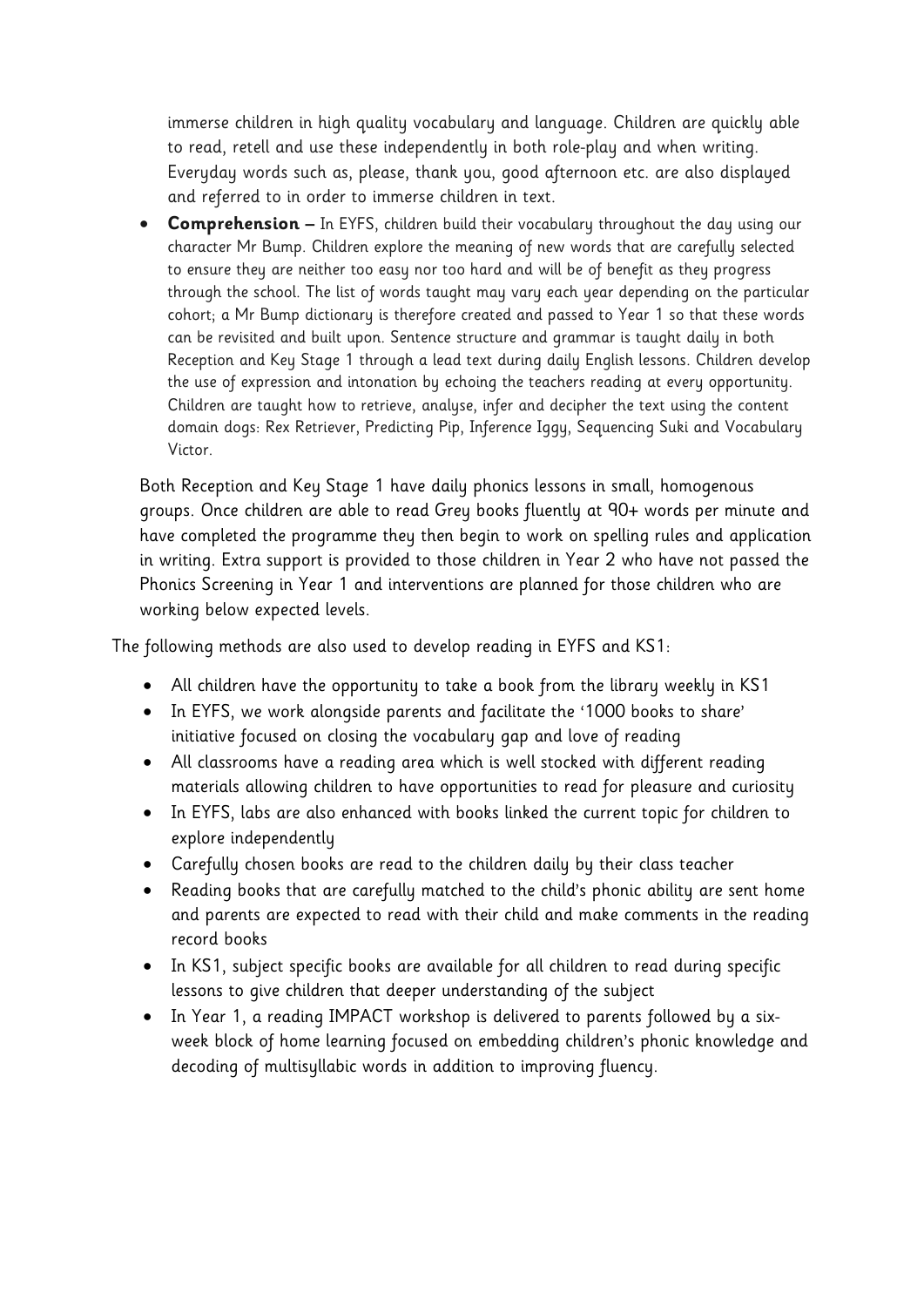## Impact

At Woodlands Academy, we aim to instil a passion for reading that goes way beyond the end of primary school. We aim to inspire children to read for pleasure and to escape into a world of awe, wonder and imagination in addition to reading to gain knowledge and develop their understanding. This starts with building firm foundations in the Early Years and providing children with the necessary skills to continue to progress.

### Formative Assessment

Teachers pay attention to children's misconceptions and adjust their teaching minute by minute throughout each lesson; for example, by reviewing a grapheme-phoneme correspondence, repeating a step to support blending or directing a child who has lost focus.

A 'wobbly wallet' is clearly displayed in each learning room; at the end of each RWI lesson, group leads note down misconceptions for individual children. The TA in each year group will then address the misconceptions that same day, ensuring the gap is closed before the following lesson.

At the end of each day class teachers in both Reception and KS1, revisit the daily learning as a class for approximately 15 minutes. Teachers recap the sounds taught in each group, practise blending and address any misconceptions identified by group leads.

### Summative Assessment

All children in Reception and Key Stage 1 are assessed each half term using Phonics Tracker. This system allows gaps in understanding to be easily identified, which are then used to inform future planning and plan necessary interventions. Children are assessed on their sound knowledge, ability to read real and pseudo words, high frequency words and in Key Stage 1 the Phonics Screening Check.

#### Example assessment summary of set 1 sounds

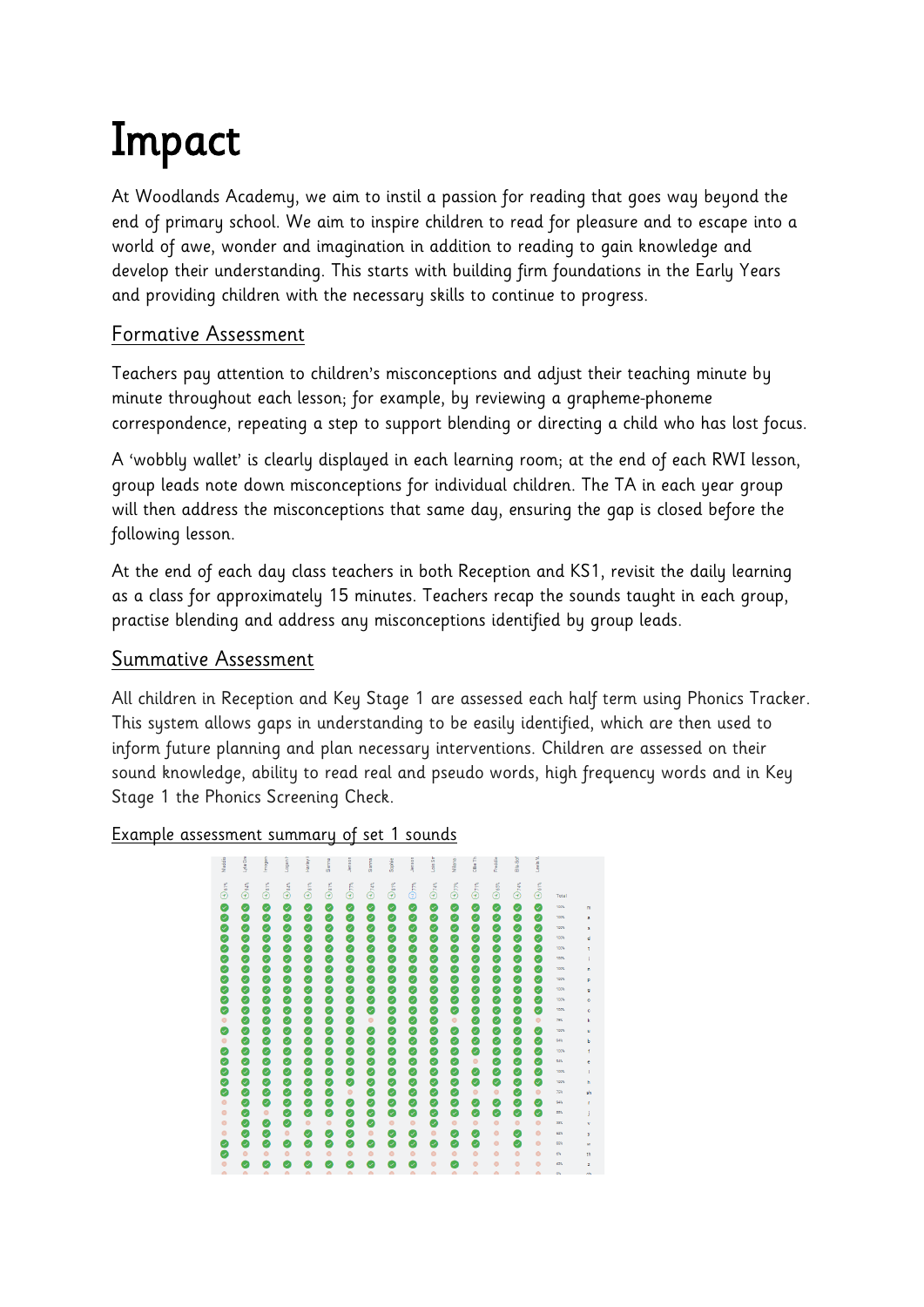### Example assessment summary of real and pseudo words

| Rosie        | Ayla C                | ñ.<br>Viia   | Chant        | Riley <sup>s</sup> | Isabel       | Eloise                   | Harley       | Tallula      | Ava W        | lvy Yo       |       |                   |
|--------------|-----------------------|--------------|--------------|--------------------|--------------|--------------------------|--------------|--------------|--------------|--------------|-------|-------------------|
| $\odot$ 100% | 100%<br>$\mathcal{A}$ | 100%<br>⊳    | 38%<br>Н     | $100\%$<br>Н       | 50%<br>G     | 88%<br>Э                 | 100%<br>Н    | 100%<br>☞    | $\circ$<br>T | 100%<br>ِ    | Total |                   |
| $\checkmark$ | $\checkmark$          | $\checkmark$ | ō            |                    | $\checkmark$ | $\overline{\mathscr{L}}$ | ✓            | $\checkmark$ | a            | $\checkmark$ | 70%   | start             |
| V            | $\checkmark$          | $\checkmark$ |              | ✓                  | O            | Ō                        | $\checkmark$ | ್            | ø            | $\checkmark$ | 63%   | horse             |
|              | ✓                     |              | ✓            |                    |              |                          | $\checkmark$ | $\checkmark$ | ø            | $\checkmark$ | 70%   | stair             |
|              |                       |              |              |                    |              |                          | ✓            |              | ø            | $\checkmark$ | 67%   | house             |
|              |                       |              |              |                    | $\checkmark$ |                          | $\checkmark$ |              |              |              | 77%   | boy               |
|              |                       |              |              |                    | ø            |                          |              |              |              |              | 67%   | norf<br>(pseudo)  |
|              |                       |              | $\checkmark$ |                    |              |                          |              |              |              | $\checkmark$ | 73%   | oug<br>(pseudo)   |
|              |                       |              |              | ್                  | ø            | $\checkmark$             | $\checkmark$ | ▽            | ø            | $\checkmark$ | 67%   | thoun<br>(pseudo) |

### Example assessment summary of high frequency words

| Ę                | R <sub>03</sub> | 릋                      | ŝ            | 홍           | 畫           | ŝâ           | ã         | 훞            | 뤌            | Ava <sup>'</sup> | ζ            |            |      |
|------------------|-----------------|------------------------|--------------|-------------|-------------|--------------|-----------|--------------|--------------|------------------|--------------|------------|------|
| (9)63%           | $\odot$ 100%    | $\odot$ <sub>96%</sub> | $\odot$ 100% | $\odot$ 79% | $\odot$ 96% | $\odot$ 100% | $③$ 100%  | $\odot$ 100% | $\odot$ 100% | O42%             | $\odot$ 100% | Total      |      |
| Ø                | ◙               | ◙                      | ◙            | ◉           | ◙           | ◙            | ◙         | ◙            | ◙            | ◙                | Ø            | 93%        | will |
| Ø                | ◙               | ◙                      | ◎            | ●           | ◙           | ◎            | €         | ◙            | Ø            | ◎                | Ø            | <b>DON</b> | that |
| Ø                | ◙               | ◙                      | $\bullet$    | ◙           | ◙           | ◙            | ◙         | ◙            | ◙            | $\circ$          | Ø            | 83%        | this |
| 0                | $\bullet$       | $\bullet$              | $\bullet$    | $\bullet$   | $\bullet$   | ◎            | $\bullet$ | $\bullet$    | ◙            | $\bullet$        | Ø            | 87%        | then |
| Ø                | ◙               | ◙                      | ◎            | ◉           | ◙           | ◎            | $\bullet$ | ◉            | ◙            | $\circ$          | Ø            | 87%        | them |
| $\circ$          | ◙               | ◙                      | ◎            | ◙           | ◙           | ◙            | ◙         | ◙            | ◙            | Ø                | ◙            | 80%        | with |
| Ø                | ◙               | ◙                      | ◙            | ●           | ◙           | ◙            | $\bullet$ | ◙            | Ø            | ◙                | Ø            | 93%        | 500  |
| Ø                | ◙               | ◙                      | ◎            | $\bullet$   | $\bullet$   | ◙            | $\bullet$ | $\bullet$    | ◙            | $\circ$          | Ø            | 22%        | for  |
| $\ddot{\circ}$   | ◙               | $\circ$                | ◙            | $\circ$     | $\circ$     | ◙            | ◙         | ◙            | Ø            | $\circ$          | Ø            | 63%        | now  |
| Ø                | ◙               | ◙                      | ◙            | Ø           | ◙           | ◙            | ◙         | ◙            | ◙            | $\circ$          | Ø            | 73%        | down |
| Ø                | ◙               | ◙                      | ◎            | €           | Ø           | ◙            | €         | ◙            | ◙            | $\circ$          | Ø            | 83%        | look |
| 8                | ◙               | ◙                      | ◎            | ◙           | ◙           | ◙            | ◎         | ◙            | Ø            | ◙                | Ø            | 90%        | too  |
|                  | ◙               | ◙                      | ◎            | ●           | ◙           | ◙            | ◎         | ◎            | ◙            | ◙                | ◙            | 90%        | he   |
| Ō                | ◙               | ◙                      | ◎            | ◉           | ◙           | ◙            | €         | ◙            | ◙            | ◎                | Ø            | 87%        | she  |
| Ø                | ◙               | ◙                      | $\bullet$    | $\circ$     | ◙           | ◙            | ◙         | ◙            | ◎            | ◙                | ◙            | 83%        | we   |
| Ø                | ◙               | ◎                      | ◎            | $\bullet$   | ◎           | ●            | ◎         | $\bullet$    | Ø            | ◎                | Ø            | 87%        | me   |
| Ø                | ◙               | $\bullet$              | ◎            | $\bullet$   | ◙           | ◙            | ◎         | ◙            | ◙            | $\bullet$        | Ø            | 83%        | be   |
| $\bullet$        | ◙               | ◙                      | ◙            | ◙           | ◙           | ◙            | ◎         | ◙            | ◙            | $\circ$          | Ø            | 77%        | was  |
| $\bullet$        | ◙               | ◙                      | ◙            | $\bullet$   | ◙           | ◙            | ◙         | ◉            | ◙            | $\circ$          | ◙            | SON.       | you  |
|                  | ◙               | ◙                      | ◎            | ◙           | ◙           | ◙            | ◎         | ◙            | Ø            | $\circ$          | Ø            | 23%        | they |
| $\ddot{\bullet}$ | ◙               | ◙                      | $\bullet$    | ◙           | $\bullet$   | ◙            | Ø         | ◙            | Ø            | $\circ$          | Ø            | 77%        | all  |
| ö                | Ø               | Ø                      | Ø            | Ø           | Ø           | Ø            | Ø         | Ø            | O            | ō                | Ø            | 77%        | are  |

### Example assessment summary for the phonics screening check

| Popp       | Riley              | \$aak        | Amel    | Rosia                 | Ayla                 | š            | Chan                | Riley        | <b>Isab</b>  | die in         | Harls               | Ē                     | Ava <sup>-</sup> | ivy Yu       |            |                               |
|------------|--------------------|--------------|---------|-----------------------|----------------------|--------------|---------------------|--------------|--------------|----------------|---------------------|-----------------------|------------------|--------------|------------|-------------------------------|
| $\odot$ 23 | b.<br>Ò            | $28$<br>Õ    | ÷<br>Ò  | $\odot$ <sub>34</sub> | $\overline{27}$<br>⊚ | $rac{36}{2}$ | $\mathbb{S}^2$<br>® | 26<br>⊚      | Þ<br>Ò       | $\frac{33}{2}$ | $\overline{c}$<br>ি | $\overline{\odot}$ 33 | S<br>Č           | ą<br>ි       | Total      |                               |
| $\circ$    | C                  | ☞            | C       | (√                    |                      | $\checkmark$ | V                   | V            |              |                | $\checkmark$        | V                     | $\circ$          | C            | <b>BON</b> | fip<br>(pseudo)               |
| O          | U                  | C            | C       | Ø                     | Ø                    | $\checkmark$ | V                   | V            | U            | [✓             | [V                  | .<br>V                | ٥                | C            | 00%        | pon<br>(pseudo)               |
| Ø          | Ø                  | C            | U       | U                     | ✓                    | ✓            |                     | ◡            |              |                | ✓                   |                       | ø                | r.           | 99%        | hab<br>(pseudo)               |
| Ø          | $\circ$            | C            | O       | Ø                     | $\checkmark$         | ✓            | ✓                   | ø            |              |                |                     |                       | ø                | U            | 70%        | ulb<br>(pseudo)               |
| Ø          | $\checkmark$       | $\checkmark$ | Ø       | Ø                     | Ō                    | $\checkmark$ |                     | $\checkmark$ | ✓            |                |                     |                       | Ō                | $\checkmark$ | 80%        | dack<br>(pseudo)              |
| O          | $\checkmark$       | (V           | O       | $\circ$               | V                    | $\checkmark$ | ✓                   | V            | O            |                | ✓                   |                       | $\circ$          | V            | 73%        | chob<br>(pseudo)              |
| $\circ$    | $\circ$            | ø            | G       | C.                    | C.                   | Ø            | $\circ$             | ø            | Ō            | $\circ$        | $\circ$             | ✓                     | $\circ$          |              | 40%        | nurt<br>(pseudo)              |
| $\circ$    | ✓                  | ✓            | lv.     | V                     | ◡                    | ◡            | $\checkmark$        | ◡            | ◡            | G              | $\checkmark$        |                       | ٥                | ▽            | 72%        | queet<br>(pseudo)             |
| [v         | Ō                  | [✓           | U       | Ø                     | Ø                    | $\checkmark$ | C                   | ø            | $\checkmark$ | lv.            | ✓                   |                       | C                | C.           | 00%        | plap<br>(pseudo)              |
| $\circ$    | ø                  | ۰            | ۰       | ۰                     | U                    | Ø            | ō                   | Ō            | $\circ$      | $\circ$        | $\circ$             | $\checkmark$          | ø                | 'v           | 50%        | froin<br>(pseudo)             |
| r.         | O                  | (V           | Ø       | [✓                    | V                    | ✓            | ▽                   |              | [v           |                |                     |                       | $\circ$          | 's           | 77%        | melp<br>(pseudo)              |
| Ø          | $\circ$            | Ø            | $\circ$ | Ø                     | Ø                    | V            | V                   | Ø            | O            | $\checkmark$   | V                   | ✓                     | ø                |              | 70%        | heent<br>(pseudo)             |
| Ø          | $\circ$            | C            | Ø       | Ø                     | Ø                    | Ø            | C                   | C            | Ō            | M              | [V                  | $\checkmark$          | C                | o.           | 83%        | shed                          |
| O          | ø                  | Ø            | O       | Ø                     | Ø                    | Ø            | O                   | Ø            | [V           | (√             | [√                  | .U                    | ⊘                | $\checkmark$ | 83%        | long                          |
| $\circ$    | ø                  | V            | Ō       | Ø                     | Ø                    | C            | $\circ$             | ō            | Ō            | $\circ$        | $\circ$             | .<br>V                | $\circ$          |              | 42%        | soil                          |
| (V         | Ō                  | U            | $\circ$ | Ø                     | Ø                    | Ø            | $\circ$             | Ø            | U            | V              | [√                  | V                     | $\circ$          | ▽            | 63%        | chart                         |
| Ø<br>Ø     | $\circ$<br>$\circ$ | (V           | Ø<br>Ō  | Ø                     | Ø                    | Ø            | ⊘                   | $\checkmark$ | [V<br>Ō      | [V<br>U        | [✓                  | $\checkmark$<br>U     | Ō<br>$\circ$     | ್            | 83%<br>77% | crab                          |
|            |                    | Ø            |         | Ø                     | Ø                    | Ø            | C                   | C            |              |                | C                   |                       | Ō                | 'V<br>r.     | 87%        | fresh                         |
| Ø<br>Ø     | (✓<br>O            | U<br>Ø       | Ø<br>Ø  | Ø<br>۰                | Ø<br>Ø               | Ø<br>U       | O<br>U              | Į.<br>U      | M<br>U       | V<br>۰         | [√                  | V                     | $\circ$          | 's           | 73%        | wink<br>shuts                 |
| $\circ$    |                    |              | Ō       |                       |                      |              | $\circ$             | Ō            | Ō            |                |                     |                       |                  |              | 43%        | yair                          |
| $\circ$    | O<br>ø             | U<br>ø       | G       | l v<br>$\circ$        | ◡<br>$\circ$         | ▽<br>ø       | ø                   | ø            | G            | ۰<br>$\circ$   | V<br>$\circ$        | V<br>$\circ$          | ø<br>ø           | C            | 12%        | (pseudo)<br>blies<br>(pseudo) |

Phonics Tracker allows us to track the progress of each individual child in a clear and concise way with identified next steps.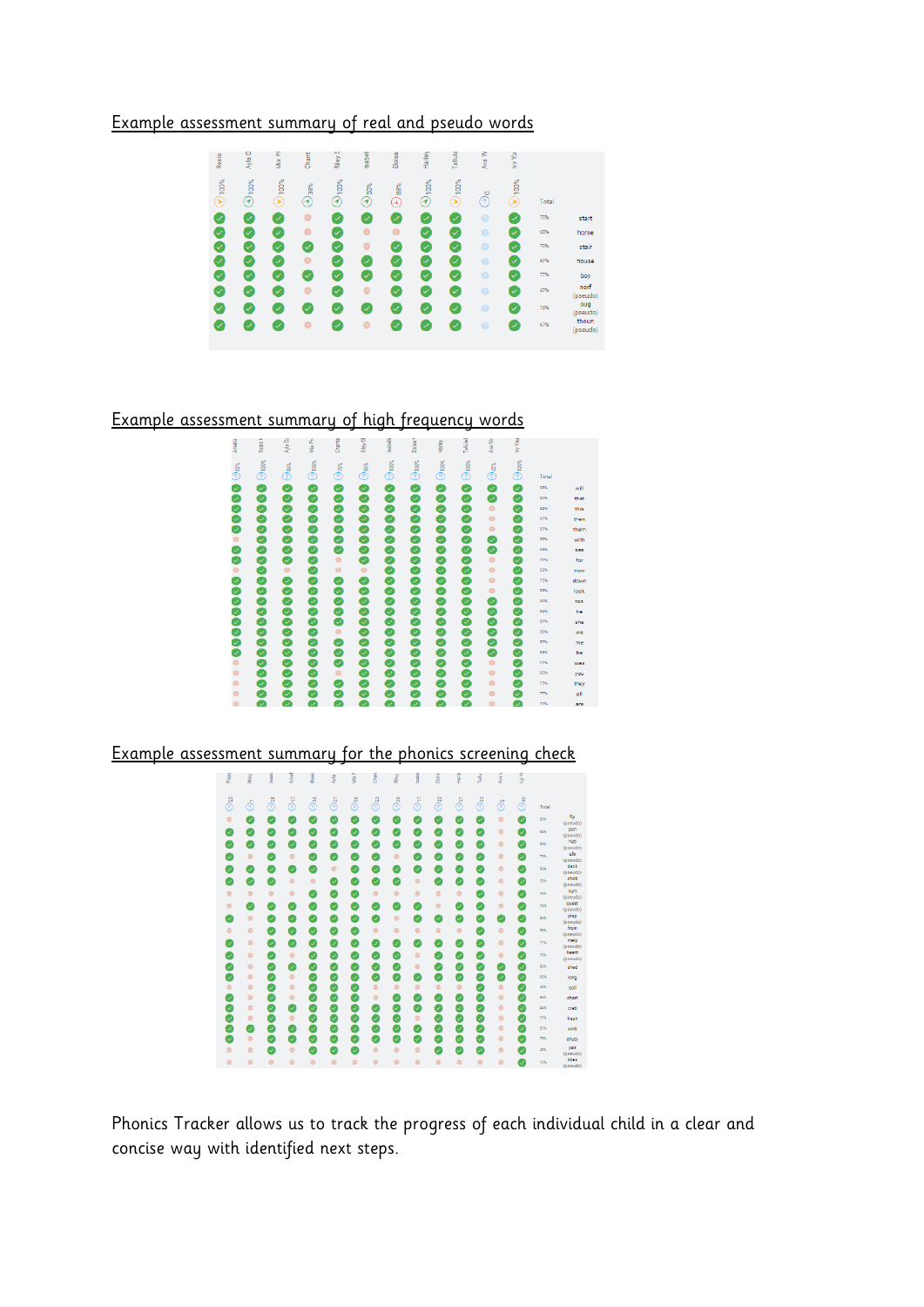| <b>Phoneme Results by Phase</b> |                                                                            | RWI Phonemes Set 3 |
|---------------------------------|----------------------------------------------------------------------------|--------------------|
| <b>Current Total</b><br>41      | 100<br>80<br>60                                                            |                    |
|                                 | 40<br>20<br>$\theta$                                                       |                    |
|                                 | 1936019<br>2100119<br><b>RWI Phonemes Set 3</b>                            | 02Dec 19           |
| RWI Phonemes Set 3 Gaps         |                                                                            |                    |
|                                 | ire<br>$u_{\perp}e$<br>ure<br>$a_e$<br>i_e<br>are<br>ew<br>ea<br>aw<br>ear |                    |

Children working **just below** age related expectations are identified and complete personalised 1:1 precision teaching for 5 minutes daily, until the gap is closed.



### **Precision teaching format**

Children are timed for one minute and are asked to read the sounds or words. Sounds/ words read correctly are marked with a tick and incorrect sounds are repeated MTYT with the adult. This is repeatedly daily until all sounds/ words are read correctly.

Set 3 sounds

| $\overline{\mathbf{a}}$ | ea       | O <sub>L</sub> | OW | oa |
|-------------------------|----------|----------------|----|----|
| ea                      | Ol       | OW             | oa | αί |
| Ol                      | oa<br>OW |                | al | ea |
| OW                      | oa       | αι             | ea | Οĺ |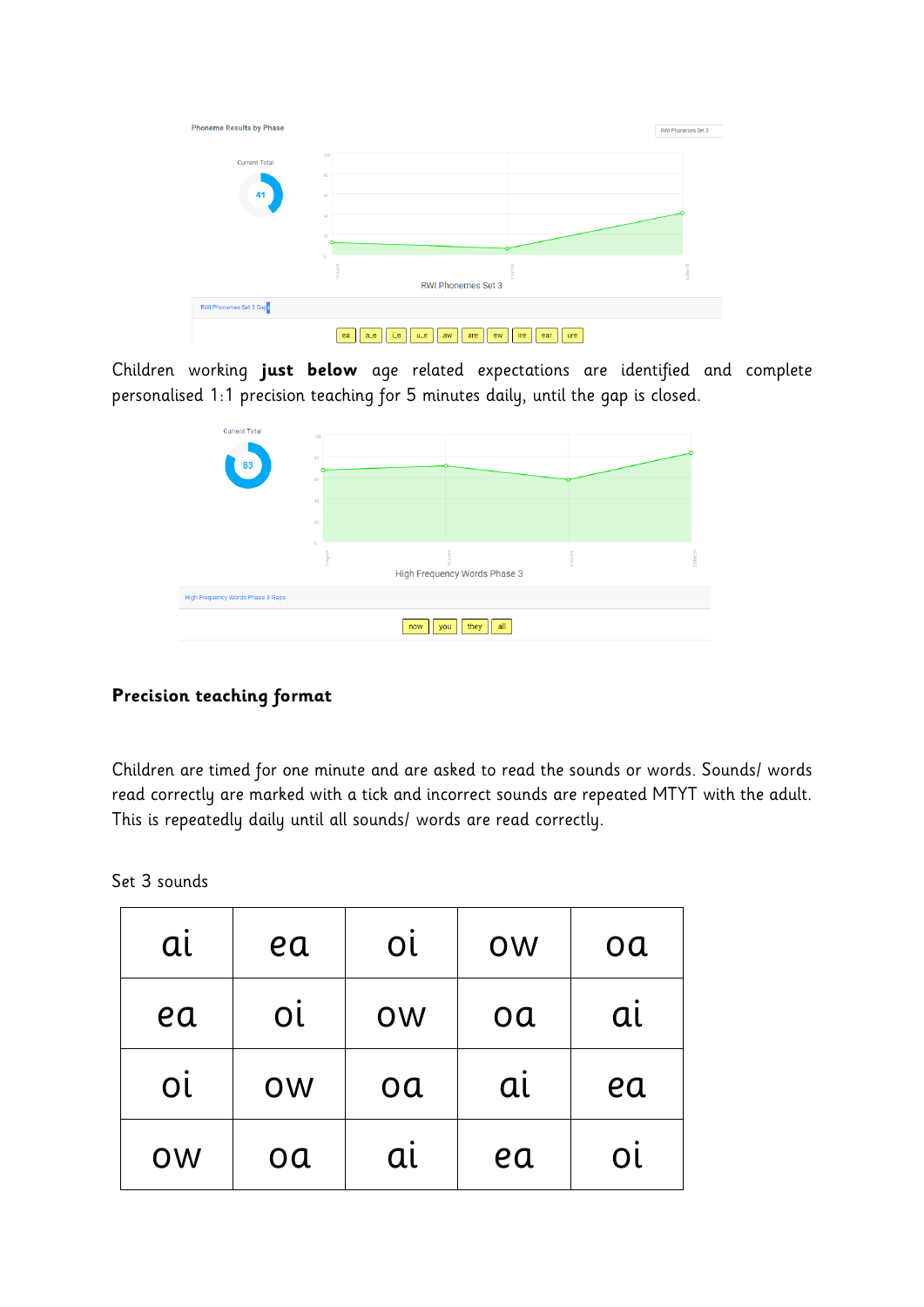| oa | αι | ea        | OL | <b>OW</b> |
|----|----|-----------|----|-----------|
| OW | ea | <b>Ol</b> | oa |           |

Adults model reading incorrect words using their Fred talk.

| drain   |       |        | boiling   throat   steam   drown |       |  |
|---------|-------|--------|----------------------------------|-------|--|
| coin    | bean  | qown   | brain                            | boat  |  |
| drown   | drain |        | steam   boiling   throat         |       |  |
| bean    | qown  | brain  | coin                             | boat  |  |
| boiling | steam | throat | drain                            | drown |  |
| brain   | boat  | qown   | bean                             | coin  |  |

Pseudo words

| kurn  | drowd flurn |               | glort          | houf  |           |
|-------|-------------|---------------|----------------|-------|-----------|
| birg  | drarm       | shipe         | drowd          | glort |           |
| houf  | kurn        | drowd   flurn |                | shipe | $\bullet$ |
| drarm | birg        |               | houf $ $ drarm | flurn |           |
| glort | kurn        | shipe         | drowd          | birg  | ●         |
| drarm | houf        | kurn          | flurn          | drowd |           |





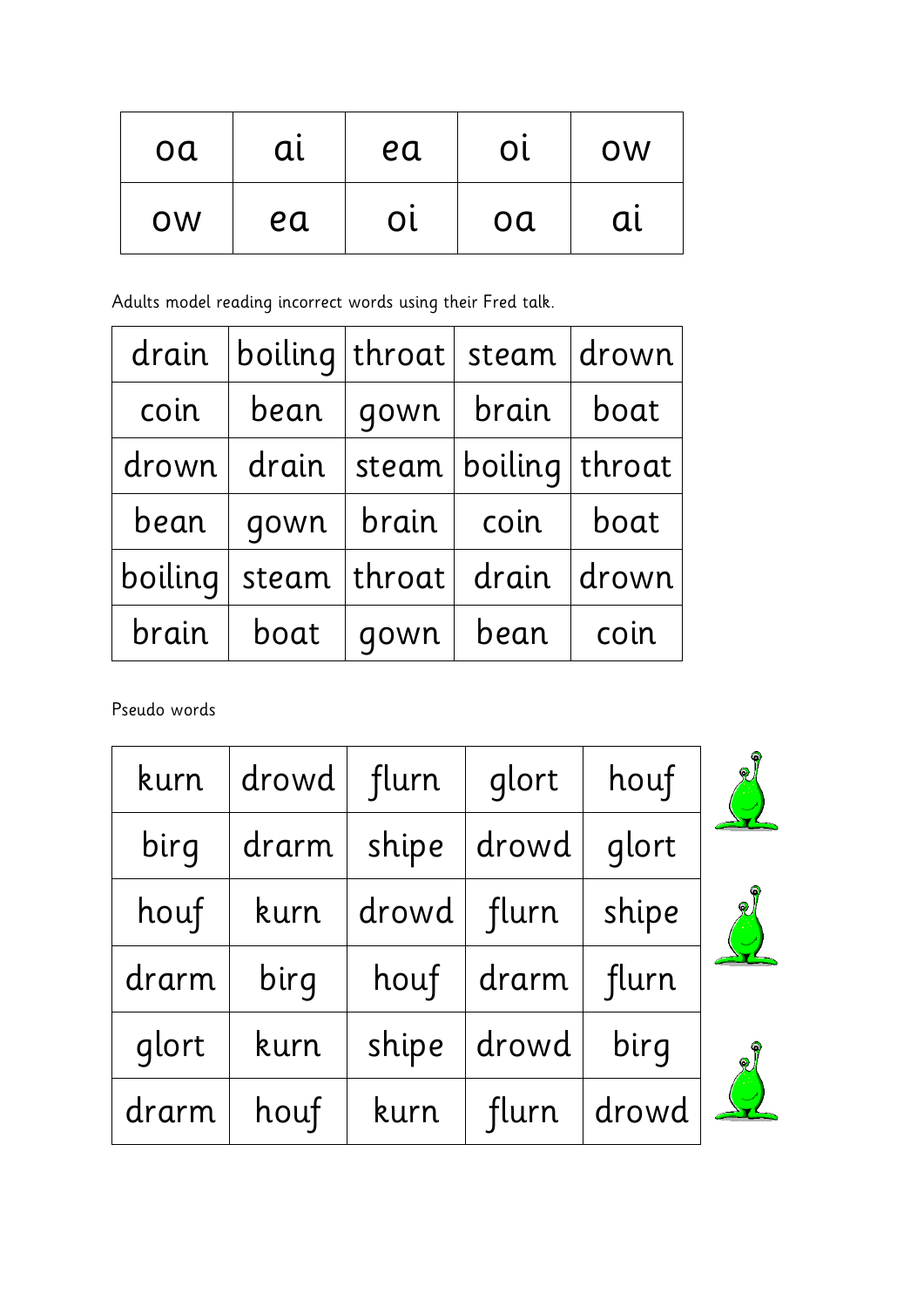Multisyllabic words

| cookbook  | living                        | fabric   |         | insect   farmyard |
|-----------|-------------------------------|----------|---------|-------------------|
| dishcloth | dragon                        | flower   | sandpit | bedroom           |
| fabric    | insect                        | dragon   | flower  | dishcloth         |
|           | bedroom   cookbook   farmyard |          | living  | sandpit           |
|           | cookbook dishcloth            | bedroom  | fabric  | living            |
| dragon    | flower                        | farmyard | insect  | sandpit           |

Children identified as working **significantly below** age related expectations, will receive an additional phonics lesson in a small group daily for approximately15 minutes.

Class teachers use the raw scores from Phonics Tracker to assess children against the age related expectations for that half term and complete an overall tracker. This is cumulative; to be working at ARE by the end of a half term children should be secure with the objectives and all of those prior to it.

### **Age Related Expectations**

### **Nursery**

\* Black font = Letters and Sounds, Blue font = RWI

| <b>Term</b>   | Children should                                                                           |
|---------------|-------------------------------------------------------------------------------------------|
| Autumn1 (end) | • recall sounds they have heard in the<br>environment                                     |
|               | • discriminate between the different<br>sounds they hear<br>describe the sounds they hear |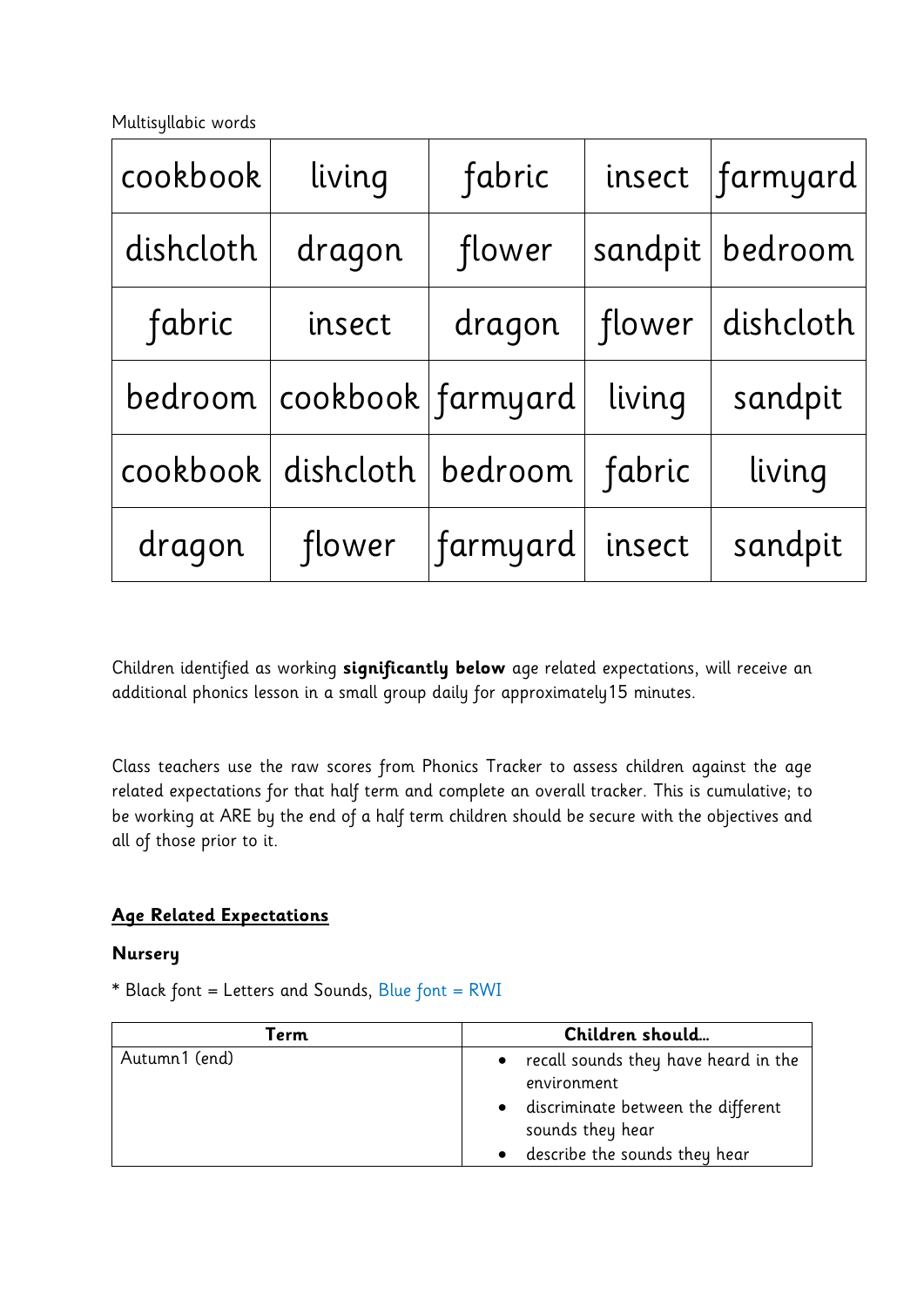| identify animals and discriminate<br>between the sounds they make<br>add new words to their vocabulary<br>identify and name instruments when<br>played<br>discriminate and reproduce loud and<br>quiet sounds<br>copy sounds and actions<br>copy a body percussion sound or<br>pattern of sounds<br>Autumn 2 (end)<br>identify different sounds and place<br>them in a context<br>identify similar sounds<br>make up a sentence to talk about<br>sounds<br>remember and repeat a rhythm<br>using an instrument<br>copy a rhythm<br>start and stop playing an instrument<br>at a signal<br>choose appropriate words to<br>describe sounds they hear (e.g. loud,<br>fierce, rough, squeaky, smooth,<br>bumpy, high, low, wobbly)<br>match sounds to their sources<br>use sounds imaginatively to<br>represent a story character<br>express an opinion about what they<br>have heard<br>join in with words and actions to<br>familiar songs<br>listens to and joins in with stories<br>and poems, one-to-one and also in<br>small groups<br>Spring 1 (end)<br>produce contrasts in rhythm, speed<br>and loudness<br>articulate words clearly<br>keep in time with the beat<br>make up patterns of sounds<br>identify hidden sounds<br>join in with repeated refrains and<br>anticipates key events and phrases<br>in rhymes and stories<br>suggest ideas and create new<br>sounds for a story |  |
|--------------------------------------------------------------------------------------------------------------------------------------------------------------------------------------------------------------------------------------------------------------------------------------------------------------------------------------------------------------------------------------------------------------------------------------------------------------------------------------------------------------------------------------------------------------------------------------------------------------------------------------------------------------------------------------------------------------------------------------------------------------------------------------------------------------------------------------------------------------------------------------------------------------------------------------------------------------------------------------------------------------------------------------------------------------------------------------------------------------------------------------------------------------------------------------------------------------------------------------------------------------------------------------------------------------------------------------------------------------------------------------------|--|
|                                                                                                                                                                                                                                                                                                                                                                                                                                                                                                                                                                                                                                                                                                                                                                                                                                                                                                                                                                                                                                                                                                                                                                                                                                                                                                                                                                                            |  |
|                                                                                                                                                                                                                                                                                                                                                                                                                                                                                                                                                                                                                                                                                                                                                                                                                                                                                                                                                                                                                                                                                                                                                                                                                                                                                                                                                                                            |  |
|                                                                                                                                                                                                                                                                                                                                                                                                                                                                                                                                                                                                                                                                                                                                                                                                                                                                                                                                                                                                                                                                                                                                                                                                                                                                                                                                                                                            |  |
|                                                                                                                                                                                                                                                                                                                                                                                                                                                                                                                                                                                                                                                                                                                                                                                                                                                                                                                                                                                                                                                                                                                                                                                                                                                                                                                                                                                            |  |
|                                                                                                                                                                                                                                                                                                                                                                                                                                                                                                                                                                                                                                                                                                                                                                                                                                                                                                                                                                                                                                                                                                                                                                                                                                                                                                                                                                                            |  |
|                                                                                                                                                                                                                                                                                                                                                                                                                                                                                                                                                                                                                                                                                                                                                                                                                                                                                                                                                                                                                                                                                                                                                                                                                                                                                                                                                                                            |  |
|                                                                                                                                                                                                                                                                                                                                                                                                                                                                                                                                                                                                                                                                                                                                                                                                                                                                                                                                                                                                                                                                                                                                                                                                                                                                                                                                                                                            |  |
|                                                                                                                                                                                                                                                                                                                                                                                                                                                                                                                                                                                                                                                                                                                                                                                                                                                                                                                                                                                                                                                                                                                                                                                                                                                                                                                                                                                            |  |
|                                                                                                                                                                                                                                                                                                                                                                                                                                                                                                                                                                                                                                                                                                                                                                                                                                                                                                                                                                                                                                                                                                                                                                                                                                                                                                                                                                                            |  |
|                                                                                                                                                                                                                                                                                                                                                                                                                                                                                                                                                                                                                                                                                                                                                                                                                                                                                                                                                                                                                                                                                                                                                                                                                                                                                                                                                                                            |  |
|                                                                                                                                                                                                                                                                                                                                                                                                                                                                                                                                                                                                                                                                                                                                                                                                                                                                                                                                                                                                                                                                                                                                                                                                                                                                                                                                                                                            |  |
|                                                                                                                                                                                                                                                                                                                                                                                                                                                                                                                                                                                                                                                                                                                                                                                                                                                                                                                                                                                                                                                                                                                                                                                                                                                                                                                                                                                            |  |
|                                                                                                                                                                                                                                                                                                                                                                                                                                                                                                                                                                                                                                                                                                                                                                                                                                                                                                                                                                                                                                                                                                                                                                                                                                                                                                                                                                                            |  |
|                                                                                                                                                                                                                                                                                                                                                                                                                                                                                                                                                                                                                                                                                                                                                                                                                                                                                                                                                                                                                                                                                                                                                                                                                                                                                                                                                                                            |  |
|                                                                                                                                                                                                                                                                                                                                                                                                                                                                                                                                                                                                                                                                                                                                                                                                                                                                                                                                                                                                                                                                                                                                                                                                                                                                                                                                                                                            |  |
|                                                                                                                                                                                                                                                                                                                                                                                                                                                                                                                                                                                                                                                                                                                                                                                                                                                                                                                                                                                                                                                                                                                                                                                                                                                                                                                                                                                            |  |
|                                                                                                                                                                                                                                                                                                                                                                                                                                                                                                                                                                                                                                                                                                                                                                                                                                                                                                                                                                                                                                                                                                                                                                                                                                                                                                                                                                                            |  |
|                                                                                                                                                                                                                                                                                                                                                                                                                                                                                                                                                                                                                                                                                                                                                                                                                                                                                                                                                                                                                                                                                                                                                                                                                                                                                                                                                                                            |  |
|                                                                                                                                                                                                                                                                                                                                                                                                                                                                                                                                                                                                                                                                                                                                                                                                                                                                                                                                                                                                                                                                                                                                                                                                                                                                                                                                                                                            |  |
|                                                                                                                                                                                                                                                                                                                                                                                                                                                                                                                                                                                                                                                                                                                                                                                                                                                                                                                                                                                                                                                                                                                                                                                                                                                                                                                                                                                            |  |
|                                                                                                                                                                                                                                                                                                                                                                                                                                                                                                                                                                                                                                                                                                                                                                                                                                                                                                                                                                                                                                                                                                                                                                                                                                                                                                                                                                                            |  |
|                                                                                                                                                                                                                                                                                                                                                                                                                                                                                                                                                                                                                                                                                                                                                                                                                                                                                                                                                                                                                                                                                                                                                                                                                                                                                                                                                                                            |  |
|                                                                                                                                                                                                                                                                                                                                                                                                                                                                                                                                                                                                                                                                                                                                                                                                                                                                                                                                                                                                                                                                                                                                                                                                                                                                                                                                                                                            |  |
|                                                                                                                                                                                                                                                                                                                                                                                                                                                                                                                                                                                                                                                                                                                                                                                                                                                                                                                                                                                                                                                                                                                                                                                                                                                                                                                                                                                            |  |
|                                                                                                                                                                                                                                                                                                                                                                                                                                                                                                                                                                                                                                                                                                                                                                                                                                                                                                                                                                                                                                                                                                                                                                                                                                                                                                                                                                                            |  |
|                                                                                                                                                                                                                                                                                                                                                                                                                                                                                                                                                                                                                                                                                                                                                                                                                                                                                                                                                                                                                                                                                                                                                                                                                                                                                                                                                                                            |  |
|                                                                                                                                                                                                                                                                                                                                                                                                                                                                                                                                                                                                                                                                                                                                                                                                                                                                                                                                                                                                                                                                                                                                                                                                                                                                                                                                                                                            |  |
|                                                                                                                                                                                                                                                                                                                                                                                                                                                                                                                                                                                                                                                                                                                                                                                                                                                                                                                                                                                                                                                                                                                                                                                                                                                                                                                                                                                            |  |
|                                                                                                                                                                                                                                                                                                                                                                                                                                                                                                                                                                                                                                                                                                                                                                                                                                                                                                                                                                                                                                                                                                                                                                                                                                                                                                                                                                                            |  |
|                                                                                                                                                                                                                                                                                                                                                                                                                                                                                                                                                                                                                                                                                                                                                                                                                                                                                                                                                                                                                                                                                                                                                                                                                                                                                                                                                                                            |  |
|                                                                                                                                                                                                                                                                                                                                                                                                                                                                                                                                                                                                                                                                                                                                                                                                                                                                                                                                                                                                                                                                                                                                                                                                                                                                                                                                                                                            |  |
|                                                                                                                                                                                                                                                                                                                                                                                                                                                                                                                                                                                                                                                                                                                                                                                                                                                                                                                                                                                                                                                                                                                                                                                                                                                                                                                                                                                            |  |
|                                                                                                                                                                                                                                                                                                                                                                                                                                                                                                                                                                                                                                                                                                                                                                                                                                                                                                                                                                                                                                                                                                                                                                                                                                                                                                                                                                                            |  |
|                                                                                                                                                                                                                                                                                                                                                                                                                                                                                                                                                                                                                                                                                                                                                                                                                                                                                                                                                                                                                                                                                                                                                                                                                                                                                                                                                                                            |  |
|                                                                                                                                                                                                                                                                                                                                                                                                                                                                                                                                                                                                                                                                                                                                                                                                                                                                                                                                                                                                                                                                                                                                                                                                                                                                                                                                                                                            |  |
|                                                                                                                                                                                                                                                                                                                                                                                                                                                                                                                                                                                                                                                                                                                                                                                                                                                                                                                                                                                                                                                                                                                                                                                                                                                                                                                                                                                            |  |
|                                                                                                                                                                                                                                                                                                                                                                                                                                                                                                                                                                                                                                                                                                                                                                                                                                                                                                                                                                                                                                                                                                                                                                                                                                                                                                                                                                                            |  |
|                                                                                                                                                                                                                                                                                                                                                                                                                                                                                                                                                                                                                                                                                                                                                                                                                                                                                                                                                                                                                                                                                                                                                                                                                                                                                                                                                                                            |  |
|                                                                                                                                                                                                                                                                                                                                                                                                                                                                                                                                                                                                                                                                                                                                                                                                                                                                                                                                                                                                                                                                                                                                                                                                                                                                                                                                                                                            |  |
|                                                                                                                                                                                                                                                                                                                                                                                                                                                                                                                                                                                                                                                                                                                                                                                                                                                                                                                                                                                                                                                                                                                                                                                                                                                                                                                                                                                            |  |
|                                                                                                                                                                                                                                                                                                                                                                                                                                                                                                                                                                                                                                                                                                                                                                                                                                                                                                                                                                                                                                                                                                                                                                                                                                                                                                                                                                                            |  |
|                                                                                                                                                                                                                                                                                                                                                                                                                                                                                                                                                                                                                                                                                                                                                                                                                                                                                                                                                                                                                                                                                                                                                                                                                                                                                                                                                                                            |  |
|                                                                                                                                                                                                                                                                                                                                                                                                                                                                                                                                                                                                                                                                                                                                                                                                                                                                                                                                                                                                                                                                                                                                                                                                                                                                                                                                                                                            |  |
|                                                                                                                                                                                                                                                                                                                                                                                                                                                                                                                                                                                                                                                                                                                                                                                                                                                                                                                                                                                                                                                                                                                                                                                                                                                                                                                                                                                            |  |
|                                                                                                                                                                                                                                                                                                                                                                                                                                                                                                                                                                                                                                                                                                                                                                                                                                                                                                                                                                                                                                                                                                                                                                                                                                                                                                                                                                                            |  |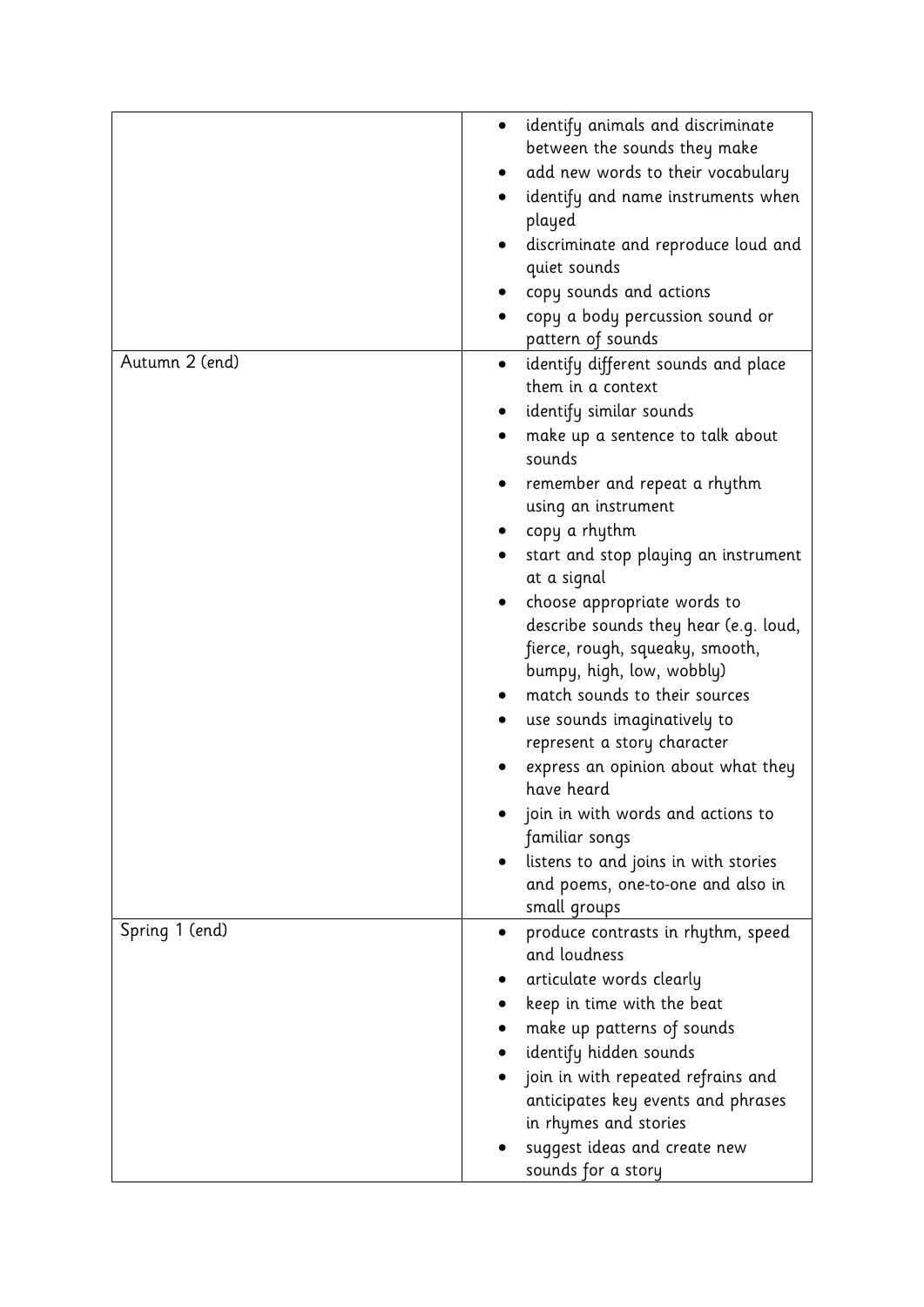|                | use language to make different                                |
|----------------|---------------------------------------------------------------|
|                | endings to a story                                            |
|                | use a wide vocabulary to talk about<br>the sounds they hear   |
|                | group sounds according to different                           |
|                | criteria (e.g. loud, quiet, slow, fast)                       |
|                | sing or chant the rhyming string                              |
|                | along with the adult                                          |
| Spring 2 (end) | join in with complex rhythms                                  |
|                | understand the pattern of syllables                           |
|                | in the words presented to them                                |
|                | recognise that the words rhyme                                |
|                | recognise rhyming words                                       |
|                | listen and attend to the rhyming                              |
|                | strings                                                       |
|                | distinguish between the differences<br>in vocal sounds        |
|                | discriminate between the sounds                               |
|                | and match to the objects correctly                            |
|                | recognise their own and each other's                          |
|                | voices, including a recorded voice                            |
|                | recall a familiar story                                       |
|                | describes main story settings, events                         |
|                | and principal characters                                      |
|                | be aware of the way stories are                               |
|                | structured                                                    |
|                | name the mnemonic pictures for all                            |
|                | set 1 sounds without hesitation                               |
| Summer 1 (end) | generate their own rhymes                                     |
|                | complete sentences using                                      |
|                | appropriate rhyming words                                     |
|                | make a series of words that rhyme.                            |
|                | identify initial sounds of words<br>(orally)                  |
|                | reproduce the initial sounds clearly                          |
|                | and recognisably                                              |
|                | make up their own alliterative                                |
|                | phrases                                                       |
|                | can recall a list of objects beginning<br>with the same sound |
|                | can offer their own sets of objects                           |
|                | and ideas to end the story                                    |
|                | can articulate speech sounds clearly                          |
|                | select an extended range of words                             |
|                | that start with the same sound                                |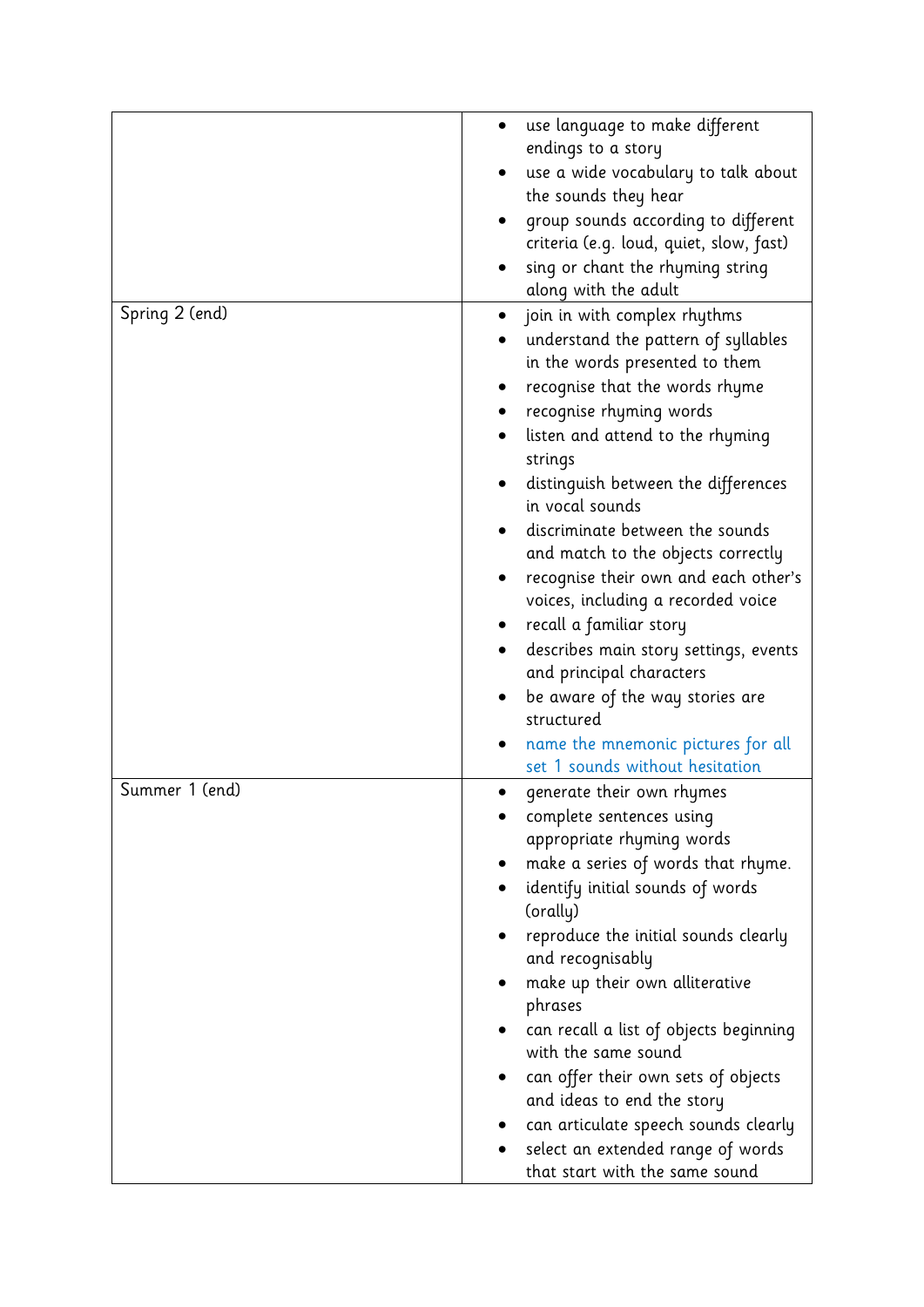| sustain their listening throughout a<br>story<br>listen for a target word or character<br>and respond with an appropriate<br>associated speech sound<br>remember the sound sequence and<br>produce it when required<br>use appropriate vocabulary to talk<br>about different voice and speech<br>sounds<br>blend words that begin with the<br>same initial phoneme<br>read all set 1 sounds (individual<br>sounds only)<br>be able to orally sound blend.<br>Teacher says s-a-t, child says sat |
|-------------------------------------------------------------------------------------------------------------------------------------------------------------------------------------------------------------------------------------------------------------------------------------------------------------------------------------------------------------------------------------------------------------------------------------------------------------------------------------------------|
| say the word and identify the object<br>identify the number of phonemes<br>that make up a given word<br>read their full name<br>recognise and read (by sight)<br>everyday words, for example,<br>please, thank you, hello, goodbye<br>(display in learning room)<br>read all set 1 sounds at speed<br>(individual sounds only)<br>use Fred talk to read CVC words<br>understand that to read- we read                                                                                           |
|                                                                                                                                                                                                                                                                                                                                                                                                                                                                                                 |

### **Reception**

| Term                           | Children should                             |
|--------------------------------|---------------------------------------------|
| Nursery Exit (Reception entry) | say the word and identify the object        |
|                                | identify the number of phonemes             |
|                                | that make up a given word                   |
|                                | read their full name                        |
|                                | recognise and read (by sight)               |
|                                | everyday words, for example,                |
|                                | please, thank you, hello, goodbye           |
|                                | (display in learning room)                  |
|                                | read all set 1 sounds at speed<br>$\bullet$ |
|                                | (individual sounds only)                    |
|                                | use Fred talk to read CVC words             |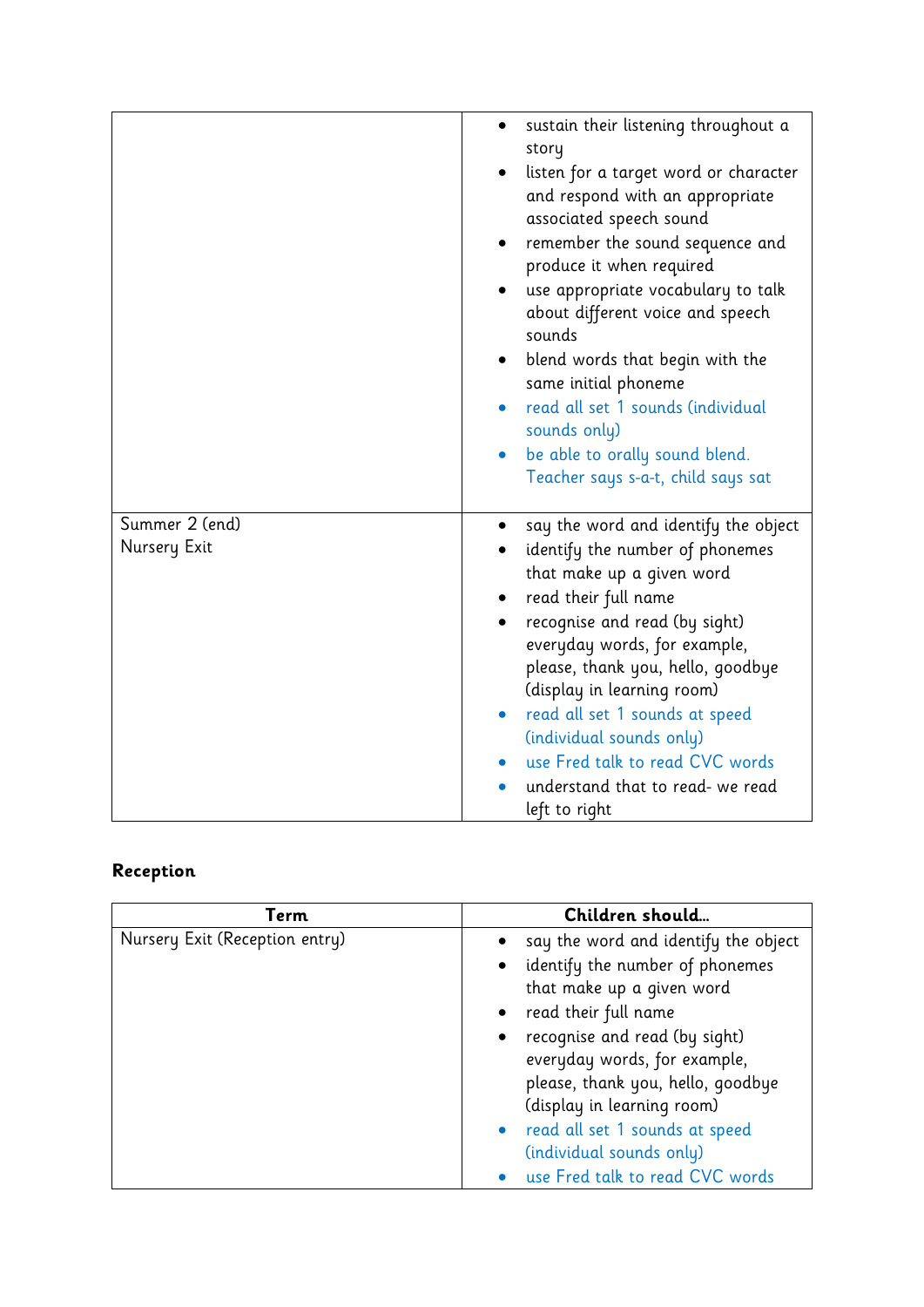|                | understand that to read- we read          |
|----------------|-------------------------------------------|
|                | left to right                             |
| Autumn1 (end)  | develop phonological awareness, so        |
|                | that they can:                            |
|                | - spot and suggest rhymes                 |
|                | - count or clap syllables in a word       |
|                | - recognise words with the same initial   |
|                | sound, such as money and mother           |
|                | blend set one sounds together to          |
|                | read CVC real and nonsense                |
|                | words                                     |
|                | segment CVC words using Fred              |
|                | fingers into their separate sounds to     |
|                | spell (using magnetic letters)            |
|                | read the high frequency words $- a$ ,     |
|                | an, as, at, if, in, is, it, off, on, can, |
|                | dad, had, back, and, get, big, him,       |
|                | his, not; by sight                        |
| Autumn 2 (end) | read all set 1 sounds (including          |
|                | digraphs), at speed                       |
|                | blend set one sounds together to          |
|                | read CCVC and CVCC real and               |
|                | nonsense words                            |
|                | segment CCVC and CVCC words               |
|                | using Fred fingers into their separate    |
|                | sounds to spell (in books)                |
|                | begin to read simple captions             |
|                | read the red words - I, the, me, of,      |
|                | to, no, go, into; by sight                |
|                | read the high frequency words -           |
|                | got, up, mum, but, put, will, that,       |
|                | this, then, them, with, see, for, now,    |
|                | down, look; by sight                      |
| Spring 1 (end) | begin reading red books                   |
|                | blend set 1 sounds to read CCCVC          |
|                | real and nonsense words                   |
|                | read the red words - he, she, we,         |
|                | me, be, was, my, you, her, they, all,     |
|                | are, her, said; by sight.                 |
|                | begin to use expression and               |
|                | intonation to add meaning by              |
|                | echoing the teachers model                |
|                | spell the red words $-$ I, the, me, of,   |
|                | to, no, go, into                          |
| Spring 2 (end) | be secure reading red books               |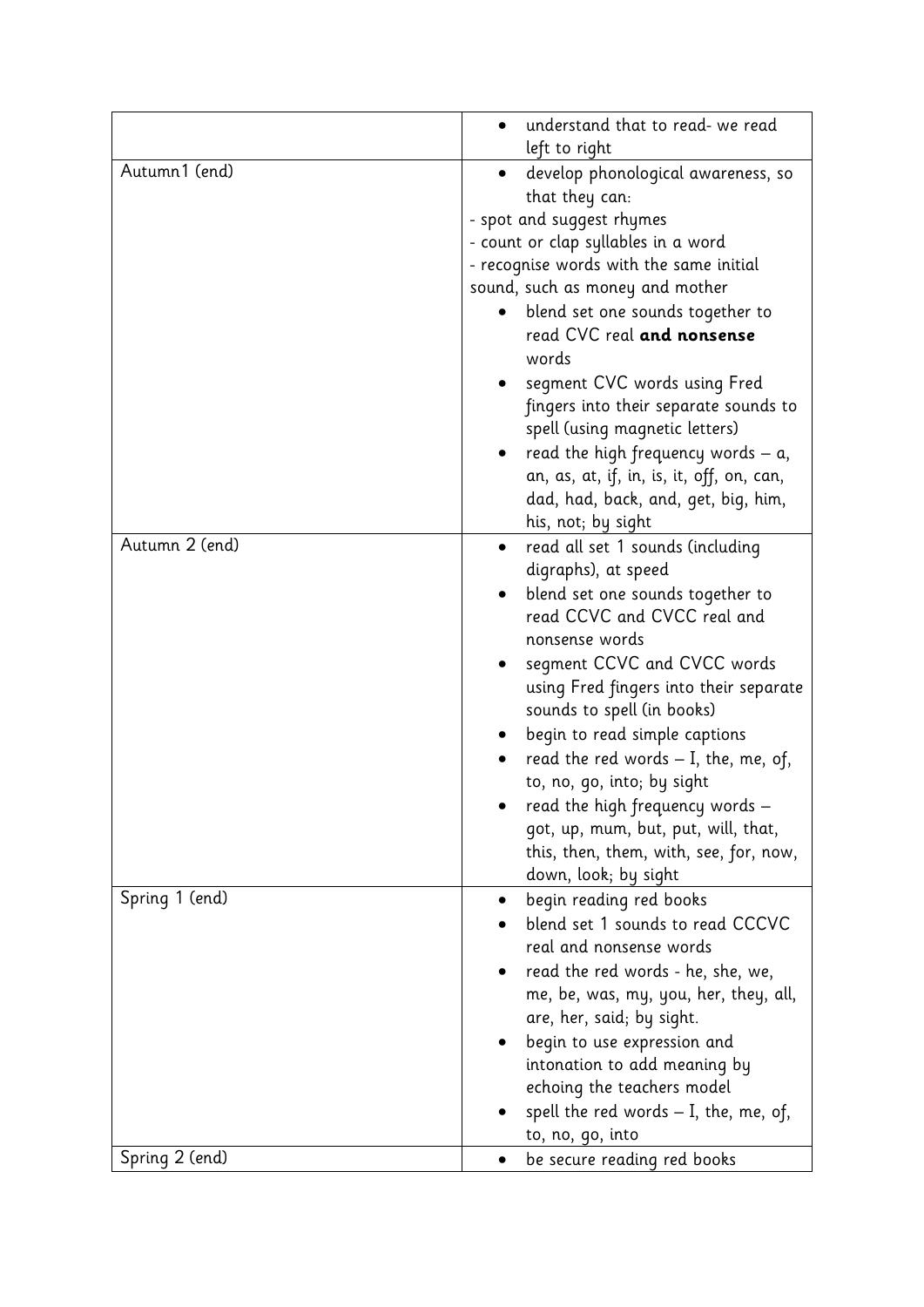|                | be able to use 'whisper Fred talk'<br>$\bullet$        |
|----------------|--------------------------------------------------------|
|                | and then blend to read new or                          |
|                | unfamiliar words                                       |
|                | begin to use expression and                            |
|                | intonation independently when                          |
|                | reading a familiar text                                |
|                | read the red words -so, call, want,                    |
|                | old, some, he ; by sight.                              |
|                | spell the red words - he, she, we,                     |
|                | me, be, was, my, you, her, they, all,                  |
| Summer 1 (end) | are, her, said                                         |
|                | begin reading green/ purple books                      |
|                | recognise the first six set 2 sounds                   |
|                | at speed– ay, ee, igh, ow, oo (poo),<br>oo (look)      |
|                | begin to read words containing the                     |
|                | first six set 2 sounds (real and                       |
|                | nonsense)                                              |
|                | begin to use 'Fred in their head' and                  |
|                | then blend to read new or                              |
|                | unfamiliar words                                       |
|                | begin to read captions, sentences<br>and questions     |
|                | use expression and intonation                          |
|                | independently when reading a                           |
|                | familiar text                                          |
|                | read the red words -what, one,                         |
|                | there; by sight.                                       |
|                | Spell the red words - so, call, want,<br>old, some, he |
|                | begin to read multi-syllabic words                     |
|                | by 'chunking.                                          |
| Summer 2 (end) | be secure reading green/ purple RWI<br>٠<br>books      |
|                | recognise all set 2 sounds at speed,                   |
|                | in any order                                           |
|                | read words containing set 2 sounds                     |
|                | confidently (real and nonsense)                        |
|                | be able to read all reception high                     |
|                | frequency words fluently (no pause                     |
|                | before reading)                                        |
|                | read multi-syllabic words by                           |
|                | chunking                                               |
|                | spell the red words -what, one,                        |
|                | there                                                  |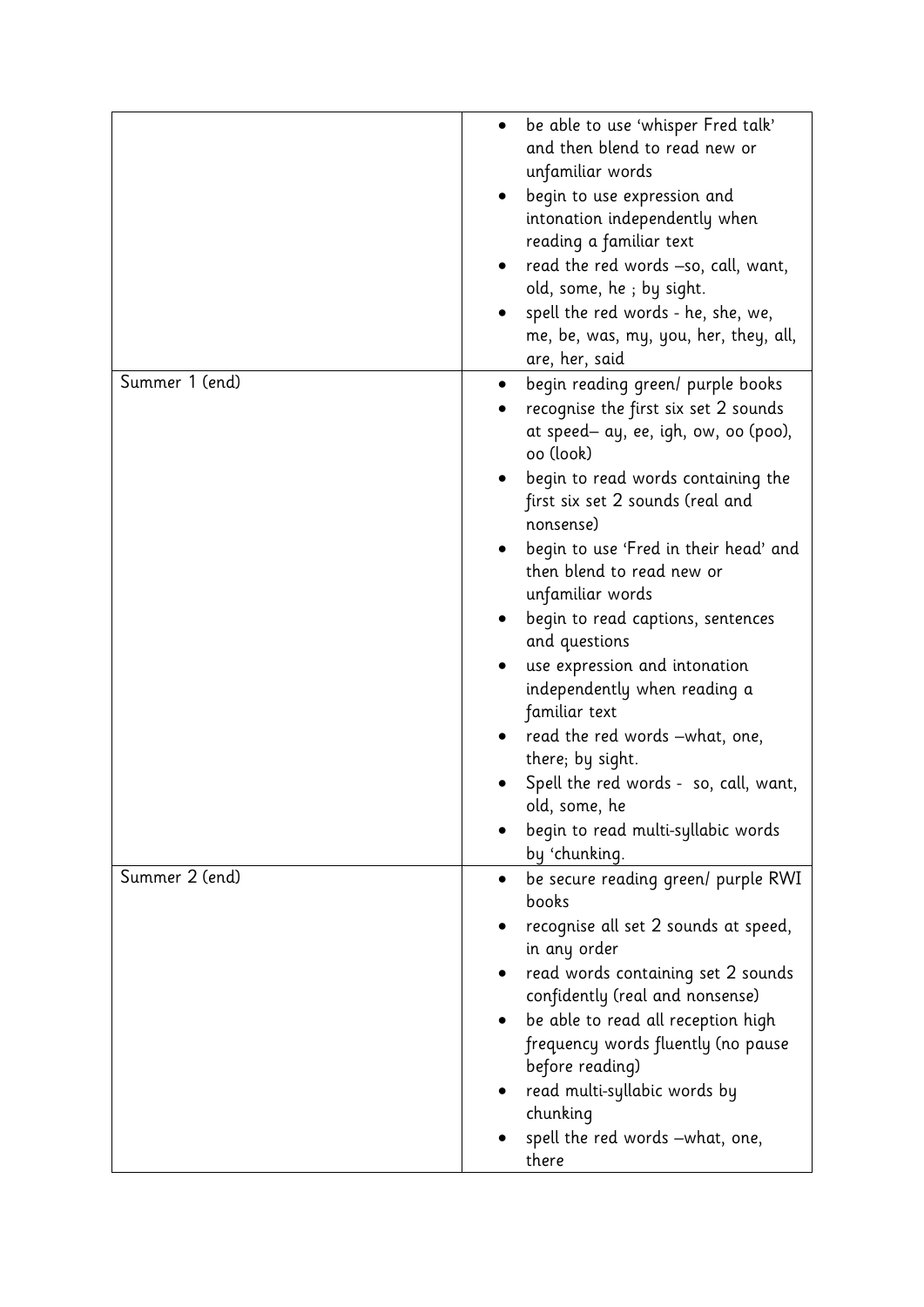| read a familiar text at 30-40 words |
|-------------------------------------|
| per minute                          |

### **Year 1**

| Term           | Children should                                                                             |
|----------------|---------------------------------------------------------------------------------------------|
| YR exit        | be secure reading green/ purple RWI<br>books                                                |
|                | recognise all set 2 sounds at speed,<br>in any order                                        |
|                | read words containing set 2 sounds<br>confidently (real and nonsense)                       |
|                | be able to read all reception high<br>frequency words fluently (no pause<br>before reading) |
|                | read multi-syllabic words by<br>٠<br>chunking                                               |
|                | spell the red words -what, one,<br>there                                                    |
|                | read a familiar text at 30-40 words<br>per minute                                           |
| Autumn1 (end)  | be ready to start reading pink RWI<br>books                                                 |
|                | be secure reading phase 4 high<br>frequency and common exception<br>words (90% +)           |
|                | read multi-syllabic words confidently<br>by 'chunking'                                      |
|                | spell all phase 3 high frequency and<br>common exception words correctly                    |
| Autumn 2 (end) | be secure reading pink, ready to<br>٠<br>start orange RWI books                             |
|                | recognise the first 6 set 3 sounds at<br>speed, in any order                                |
|                | read real and nonsense words<br>containing the first 6 set 3 sounds<br>with confidence      |
|                | begin reading phase 5 high<br>frequency and common exception<br>words (50% +)               |
|                | spell all phase 4 high frequency and<br>common exception words correctly                    |
|                | be scoring approximately 20 on past<br>phonics screening check papers                       |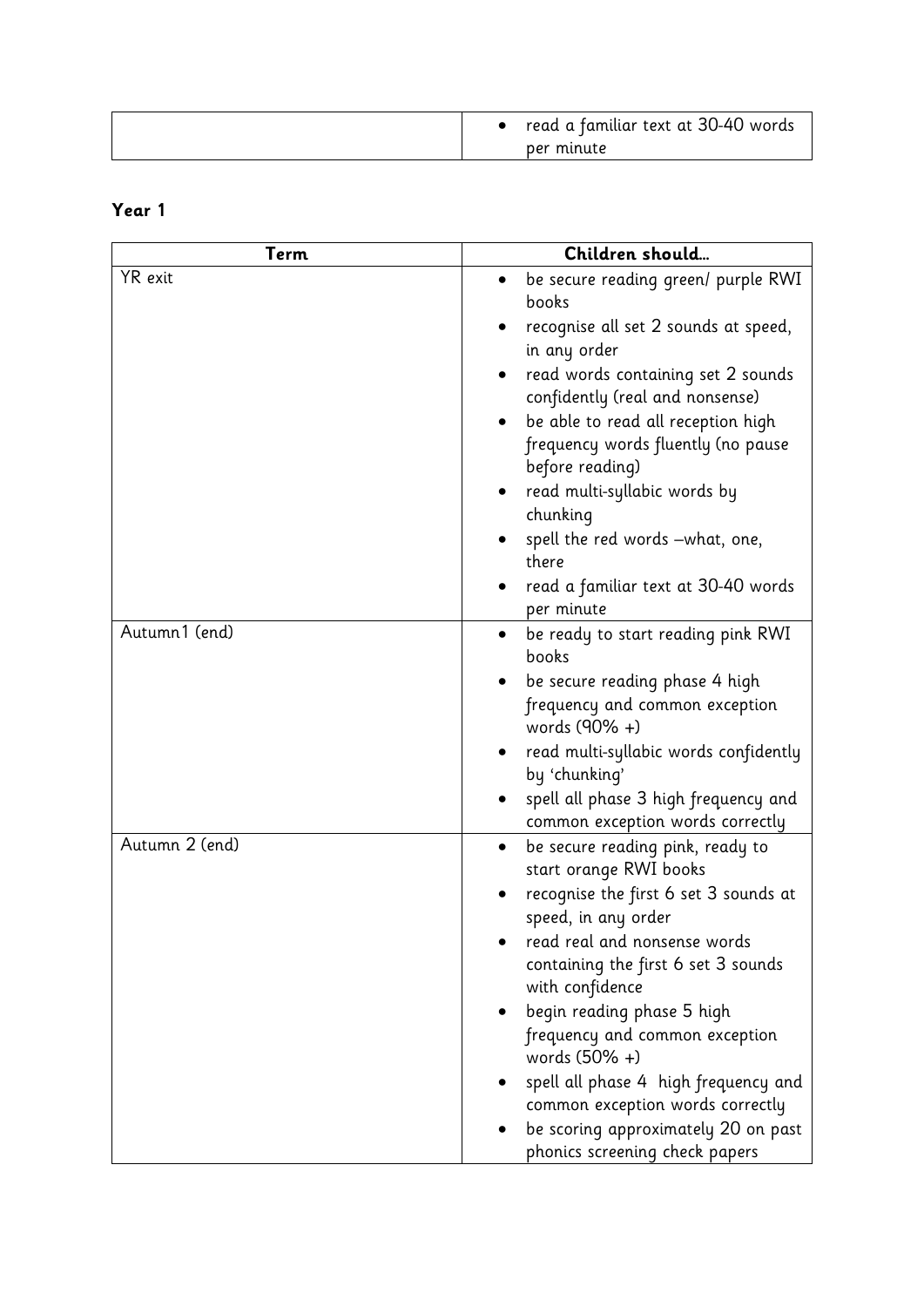|                | read a familiar text at 50+ words                                                                                                                                                                                                                                                                                                                                                                                                                                                                                                                                                                                        |
|----------------|--------------------------------------------------------------------------------------------------------------------------------------------------------------------------------------------------------------------------------------------------------------------------------------------------------------------------------------------------------------------------------------------------------------------------------------------------------------------------------------------------------------------------------------------------------------------------------------------------------------------------|
|                | per minute                                                                                                                                                                                                                                                                                                                                                                                                                                                                                                                                                                                                               |
| Spring 1 (end) | be secure reading pink/orange books<br>recognise all set 3 sounds at speed,<br>in any order<br>read real and non-sense words<br>containing set 3 sounds with<br>confidence<br>be secure reading phase 5 high                                                                                                                                                                                                                                                                                                                                                                                                             |
|                | frequency and common exception<br>words (90% +)                                                                                                                                                                                                                                                                                                                                                                                                                                                                                                                                                                          |
|                | be scoring approximately 25+ on<br>past phonics screening check papers                                                                                                                                                                                                                                                                                                                                                                                                                                                                                                                                                   |
| Spring 2 (end) | be secure reading orange, ready to<br>start yellow books<br>begin to recognise the sounds kn,<br>ue, oe, ey, e-e, ph, ie, wh, ll, ff, ss,<br>zz, c (nice), (magic) in any order<br>begin to read real and nonsense<br>words containing the sounds kn, ue,<br>oe, ey, e-e, ph, ie, wh, ll, ff, ss, zz, c<br>(nice), (magic)<br>begin reading next 200 Y1 high<br>frequency and common exception<br>words (50% +)<br>be scoring approximately 32+ on<br>past phonics screening check papers<br>read a familiar text at 60+ words<br>per minute<br>spell all phase 5 high frequency and<br>common exception words correctly |
| Summer 1 (end) | be secure reading yellow books,<br>ready to start blue<br>recognise the sounds kn, ue, oe, ey,<br>e-e, ph, ie, ue, wh, ll, ff, ss, zz, c<br>(nice), g (magic) at speed, in any<br>order<br>read real and nonsense words<br>containing the sounds kn, ue, oe, ey,<br>e-e, ph, ie, wh, ll, ff, ss, zz, c (nice),<br>(magic) with confidence<br>begin reading next 200 Y1 high<br>frequency and common exception<br>words (80% +)                                                                                                                                                                                           |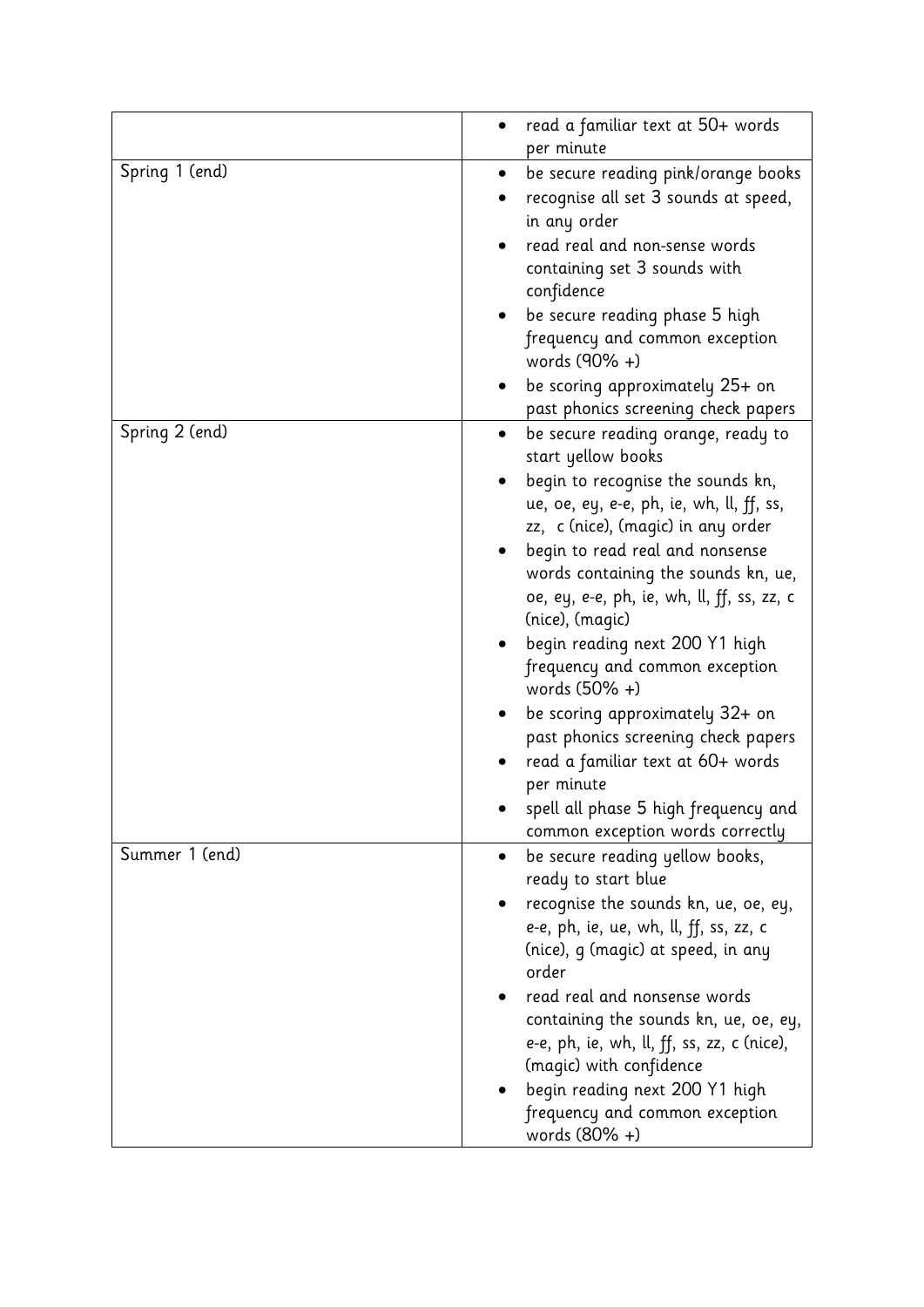|                | to have passed the phonics<br>$\bullet$<br>screening check with a score of 32<br>or above                                                                                                                                                                                                                                                                                                                                                                    |
|----------------|--------------------------------------------------------------------------------------------------------------------------------------------------------------------------------------------------------------------------------------------------------------------------------------------------------------------------------------------------------------------------------------------------------------------------------------------------------------|
|                | begin reading words with the $-s$ , -es,<br>-ing, ed, er, est endings                                                                                                                                                                                                                                                                                                                                                                                        |
|                | begin reading words containing<br>contractions, for example, I'm, I'll,<br>we'll], and understand that the<br>apostrophe represents the omitted<br>letter(s)                                                                                                                                                                                                                                                                                                 |
|                | spell 50% of the next 200 Y1 high<br>frequency and common exception<br>words correctly                                                                                                                                                                                                                                                                                                                                                                       |
|                | read a familiar text at 70+ words<br>per minute                                                                                                                                                                                                                                                                                                                                                                                                              |
| Summer 2 (end) | be secure reading blue books, ready<br>$\bullet$<br>to start grey in Y2<br>to be secure on all sounds taught<br>(see above)<br>read 70+ words per minute of an<br>unfamiliar text<br>be secure reading all Y1 high<br>frequency and common exception<br>words<br>be secure reading words with the $-s$ ,<br>-es, –ing, ed, er, est endings<br>be secure reading words containing<br>contractions, for example, I'm, I'll,<br>we'll], and understand that the |
|                | apostrophe represents the omitted<br>letter(s)<br>spell all of the next 200 Y1 high<br>frequency and common exception<br>words correctly                                                                                                                                                                                                                                                                                                                     |
|                |                                                                                                                                                                                                                                                                                                                                                                                                                                                              |

### **Year 2**

| Children should<br>Term |                                                                                                                               |  |  |
|-------------------------|-------------------------------------------------------------------------------------------------------------------------------|--|--|
| Y1 exit                 | • be secure reading blue books, ready<br>to start grey in Y2<br>• to be secure on all sounds taught<br>(see Y1 skills ladder) |  |  |
|                         | • read 70+ words per minute of an<br>unfamiliar text                                                                          |  |  |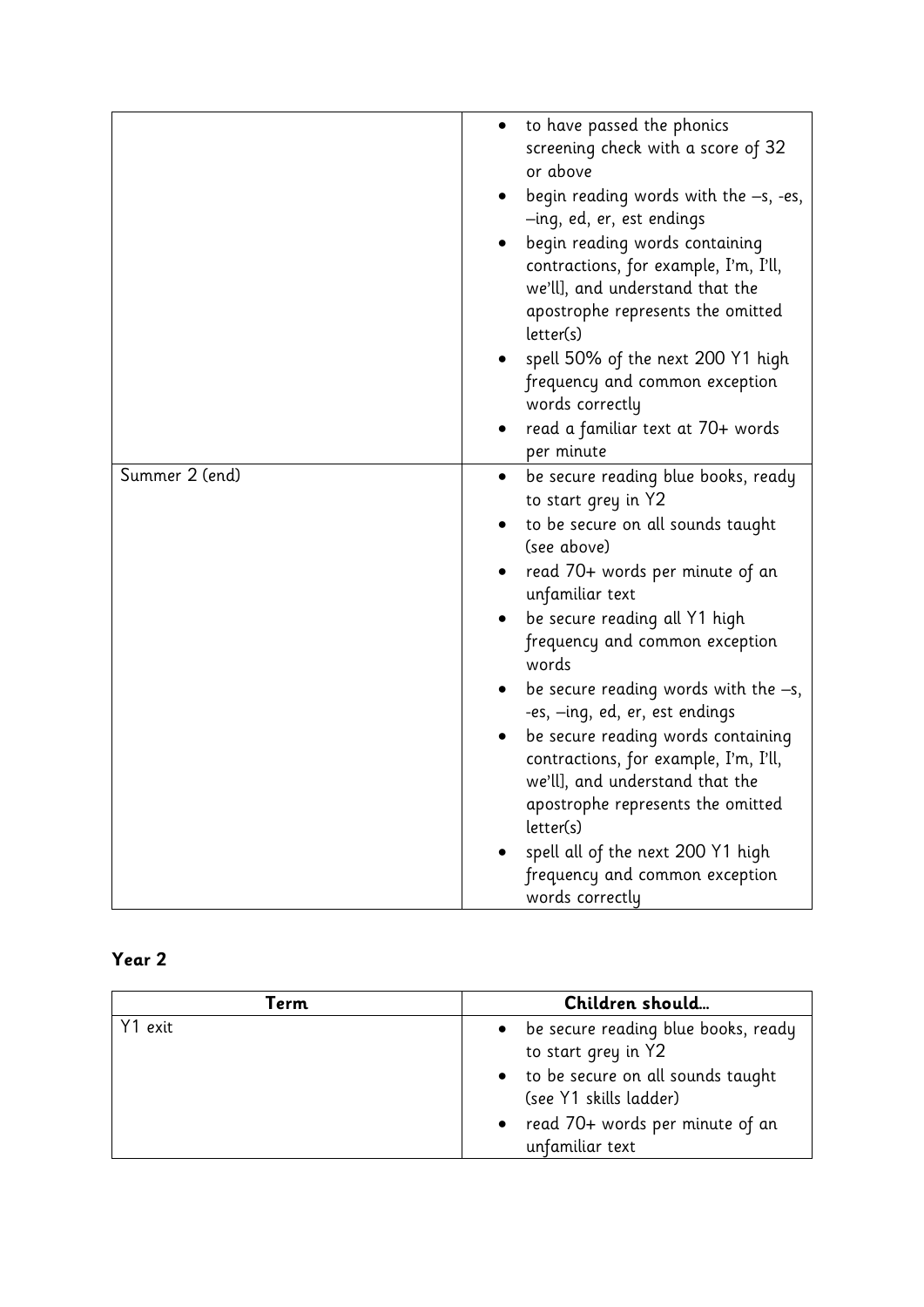|               | be secure reading all Y1 high<br>frequency and common exception<br>words<br>be secure reading words with the $-s$ ,                                                                                                    |
|---------------|------------------------------------------------------------------------------------------------------------------------------------------------------------------------------------------------------------------------|
|               | -es, -ing, ed, er, est endings<br>be secure reading words containing<br>contractions, for example, I'm, I'll,<br>we'll], and understand that the<br>apostrophe represents the omitted                                  |
|               | letter(s)<br>spell all of the next 200 Y1 high<br>frequency and common exception<br>words correctly                                                                                                                    |
| Autumn1 (end) | apply their phonic knowledge to<br>decode words confidently- they<br>respond accurately and speedily to<br>the 40+ graphemes taught in Y1                                                                              |
|               | begin to recognise the sounds ea $( \varepsilon )$<br>head), ie (/i:/ chief), ear (/ɛə/ bear), qn,<br>sc, y (/i:/ or /i/ happy), ou (young),<br>gue (league), que (cheque), ch (chef)                                  |
|               | begin to read real and nonsense<br>words containing the sounds ea $( \varepsilon )$<br>head), ie (/i:/ chief), ear (/ɛə/ bear), qn,<br>sc, y (/i:/ or /i/ happy), ou (young),<br>gue (league), que (cheque), ch (chef) |
|               | read words with 2 or more syllables<br>accurately with taught graphemes-<br>recognising alternative sounds                                                                                                             |
|               | read books aloud matched to phonic<br>ability, sounding unfamiliar words<br>accurately without undue hesitation                                                                                                        |
|               | begin to independently self-correct<br>in order for the text to make sense                                                                                                                                             |
|               | use syllables to read unknown<br>polysyllabic words- using knowledge<br>of prefixes/suffixes eg- un-im-por-<br>tant                                                                                                    |
|               | begin to decode automatically                                                                                                                                                                                          |
|               | re-read above age books to build up<br>fluency and confidence in word<br>reading (once modelled by the<br>teacher)                                                                                                     |
|               | be secure on the spelling rules<br>detailed on the writing MTP                                                                                                                                                         |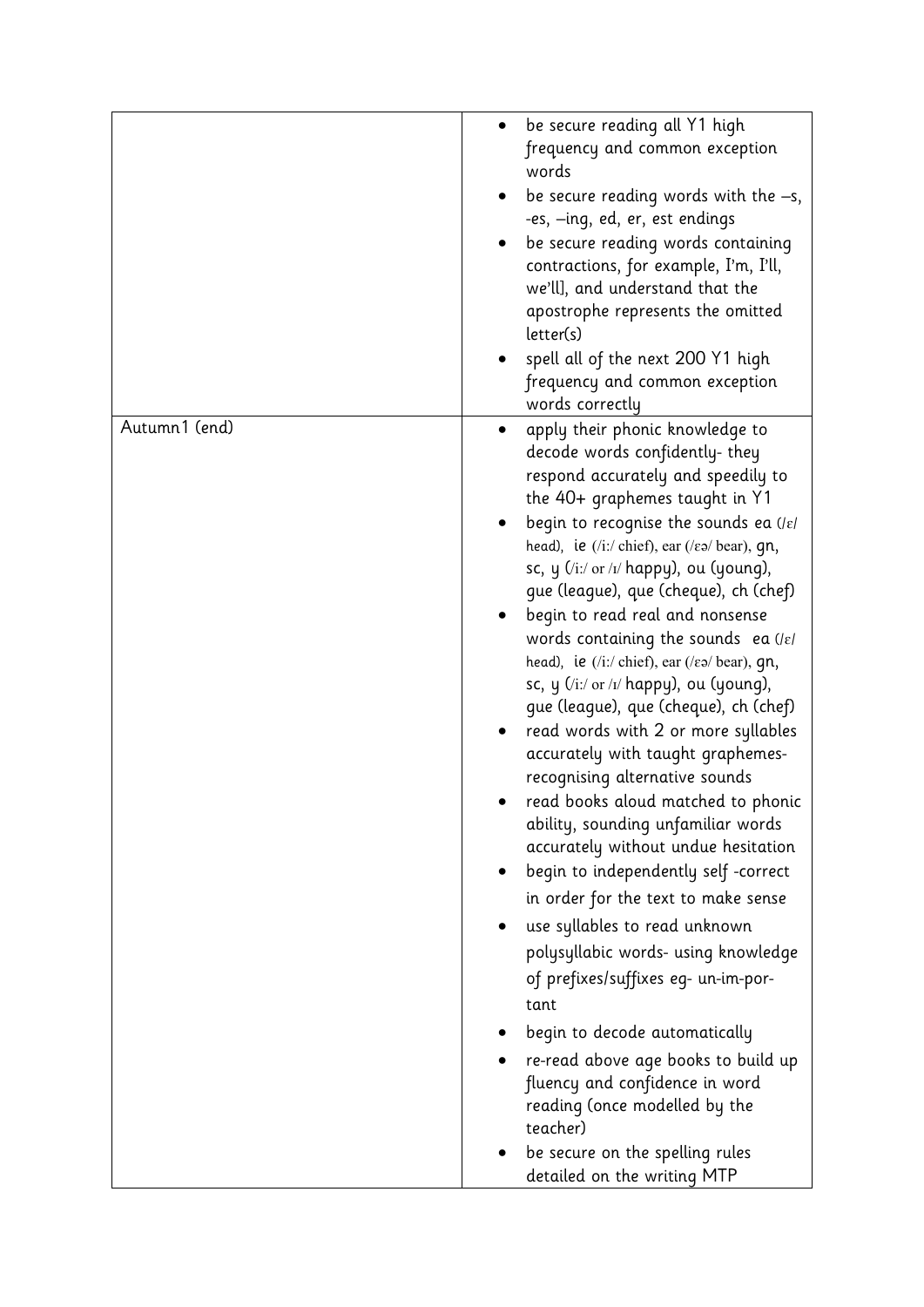| Autumn 2 (end) | be secure reading grey books and be<br>ready to come off the RWI scheme                                                                                                                                                             |
|----------------|-------------------------------------------------------------------------------------------------------------------------------------------------------------------------------------------------------------------------------------|
|                | recognise the sounds ea (/ɛ/ head), ie                                                                                                                                                                                              |
|                | (/i:/ chief), ear (/ $\varepsilon \rightarrow$ / bear), gn, sc, y (/i:/ or<br>/1/ happy), ou (young), gue (league),<br>que (cheque), ch (chef) at speed, in<br>any order                                                            |
|                | read real and nonsense words<br>containing the sounds ea $( \varepsilon )$ head),<br>ie (/i:/ chief), ear (/ɛə/ bear), $qn$ , sc, y (/i:/<br>or /1/ happy), ou (young), gue<br>(league), que (cheque), ch (chef) with<br>confidence |
|                | mirror the teacher's modelled<br>reading with intonation, actions,                                                                                                                                                                  |
|                | volume and correct tone<br>read some of the Year 2 common                                                                                                                                                                           |
|                | exception words (50%+)                                                                                                                                                                                                              |
|                | read words with common suffixes<br>be confident in reading contractions                                                                                                                                                             |
|                | use syllables confidently to read                                                                                                                                                                                                   |
|                | known and unknown words                                                                                                                                                                                                             |
|                | use phonic knowledge to decode-<br>reading is becoming automatic and<br>fluent (around 80+ words a minute<br>of a familiar text)                                                                                                    |
|                | be secure on the spelling rules<br>detailed on the writing MTP                                                                                                                                                                      |
| Spring 1 (end) | begin to recognise the sounds $y \text{ (}'\text{au}$<br>fly), ch (Christmas), ss (tissue), ci                                                                                                                                      |
|                | (special), eigh, ey (obey), ei (rein)<br>dge (/d3/ badge), tion, tious                                                                                                                                                              |
|                | begin to read real and nonsense                                                                                                                                                                                                     |
|                | words containing the sounds $y \text{ (}'\text{au}$                                                                                                                                                                                 |
|                | fly), ch (Christmas), ss (tissue), ci                                                                                                                                                                                               |
|                | (special), eigh, ey (obey), ei (rein)<br>dge (/d3/ badge), tion, tious                                                                                                                                                              |
|                | follow the teacher's reading and can<br>see where the teacher takes note of                                                                                                                                                         |
|                | punctuation                                                                                                                                                                                                                         |
|                | begin to spot patterns and chunks of<br>words to help decode unfamiliar<br>words                                                                                                                                                    |
|                | use phonic knowledge to decode-                                                                                                                                                                                                     |
|                | and reading is becoming automatic                                                                                                                                                                                                   |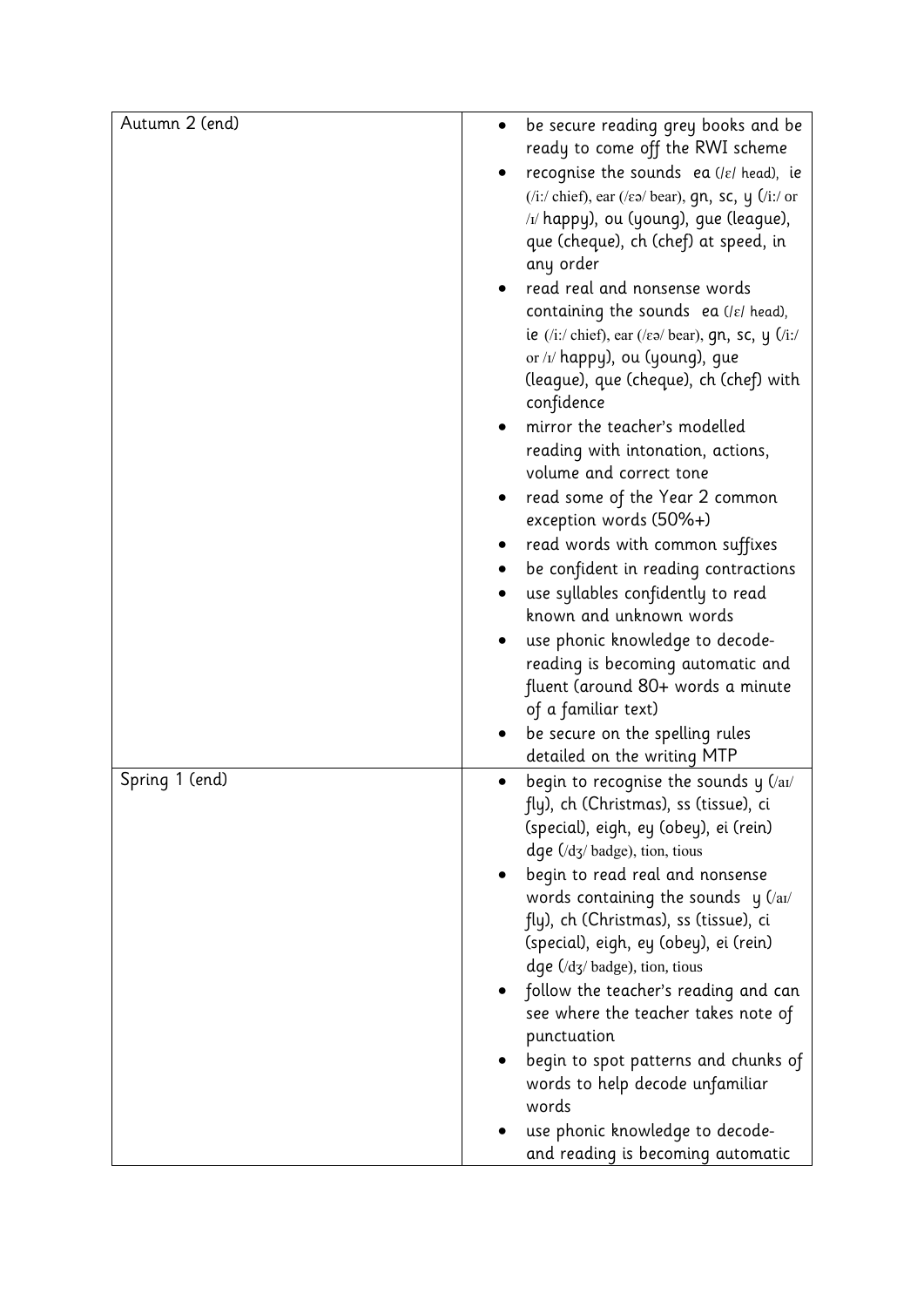|                | and fluent (around 80+ words a<br>minute of an unfamiliar text)<br>continue to use phonic ability and<br>syllables to read accurately and<br>fluently<br>self-correct, read with accuracy,<br>fluency and automatically (decoding<br>is established)                                                                                                                 |
|----------------|----------------------------------------------------------------------------------------------------------------------------------------------------------------------------------------------------------------------------------------------------------------------------------------------------------------------------------------------------------------------|
|                | continue to read words with<br>common suffixes without hesitation<br>continue to read contractions<br>without hesitation<br>read further common exception<br>words (70%+), noting unusual<br>correspondences between spelling<br>and sound                                                                                                                           |
| Spring 2 (end) | be secure on the spelling rules<br>detailed on the writing MTP<br>recognise the sounds $y$ $\sqrt{a}$ $\frac{1}{2}$ $\sqrt{b}$ $\sqrt{c}$ $\sqrt{c}$<br>(Christmas), ss (tissue), ci (special),<br>eigh, ey (obey), ei (rein) dge (/d3/<br>badge), tion, tious at speed, in any<br>order<br>read real and nonsense words<br>containing the sounds $y$ (/ai/ fly), ch |
|                | (Christmas), ss (tissue), ci (special),<br>eigh, ey (obey), ei (rein) dge (/d3/<br>badge), tion, tious with confidence<br>read all of the Year 2 common<br>exception words accurately<br>confidently spot patterns and chunks<br>of words to help decode unfamiliar<br>words (decoding is becoming<br>automatic)                                                     |
|                | read a familiar text at 90+ words<br>per minute<br>self-correct automatically<br>read fiction, non-fiction and poetry<br>confidently at their age ability after<br>exposure throughout KS1<br>continue to use phonic ability and<br>syllables to read accurately and<br>fluently                                                                                     |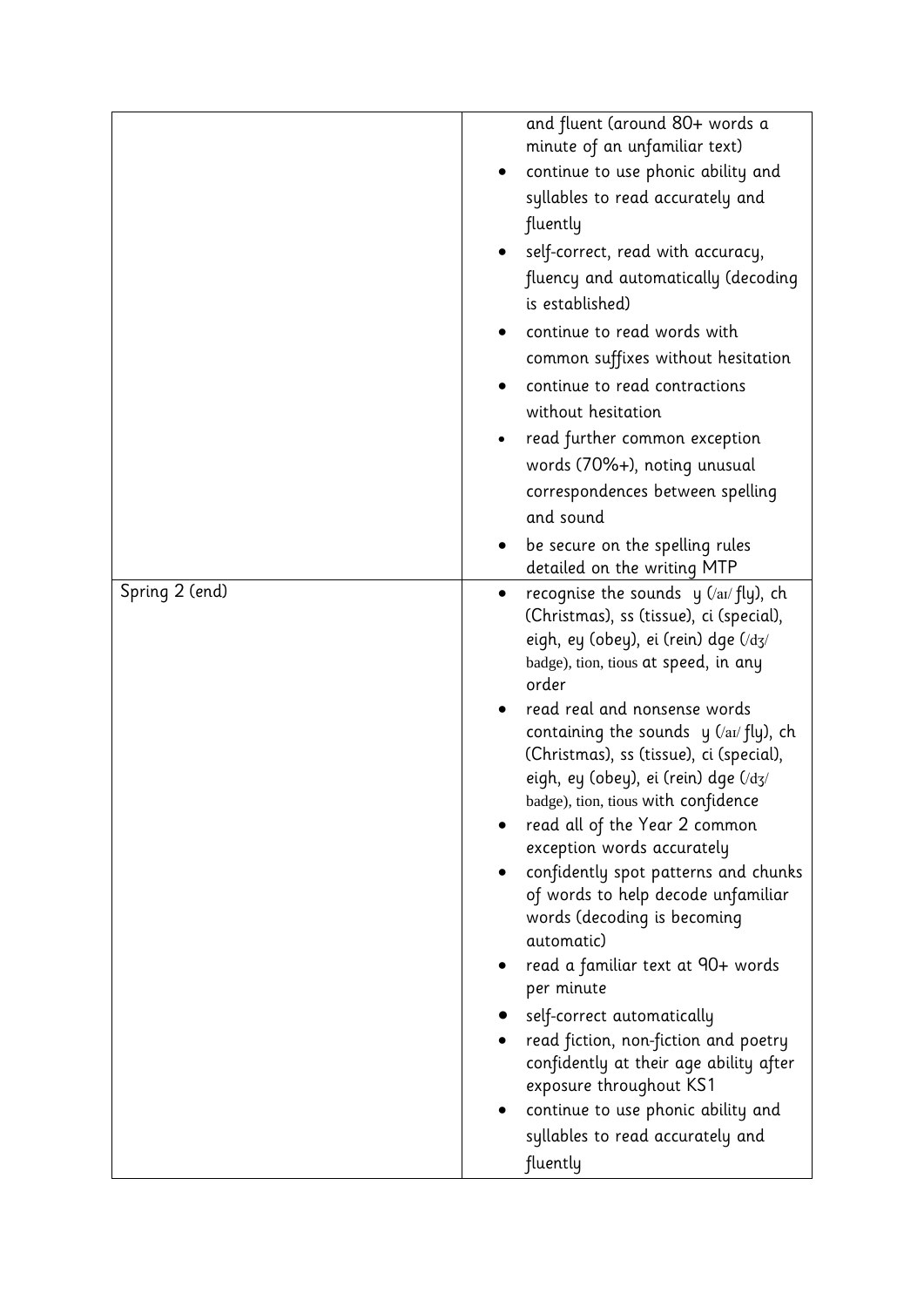|                | re-read above age books to build up<br>fluency and confidence in word<br>reading.<br>be secure on the spelling rules<br>detailed on the writing MTP<br>begin to select the correct grapheme<br>when spelling, when there is a<br>choice of more than one, e.g. ay, ai,<br>a-e<br>begin to explain why the position of<br>the sound in the word may rule out<br>certain graphemes. E.g. the ai and<br>oi sounds do not occur at the end of<br>English spelling                                                                                                                                                                                                                                                                                                                                                                                                                                                                                                                                     |
|----------------|---------------------------------------------------------------------------------------------------------------------------------------------------------------------------------------------------------------------------------------------------------------------------------------------------------------------------------------------------------------------------------------------------------------------------------------------------------------------------------------------------------------------------------------------------------------------------------------------------------------------------------------------------------------------------------------------------------------------------------------------------------------------------------------------------------------------------------------------------------------------------------------------------------------------------------------------------------------------------------------------------|
| Summer 1 (end) | use their syllable knowledge to read<br>more difficult vocabulary and new<br>vocabulary<br>change their voice for:<br>? - children's voices will go higher when<br>asking a question (inflection)<br>!- Explain that this is used to show emotion<br>in their voice- this could be sadness,<br>happiness, shock- dependant on the<br>sentence<br>""- Speech marks- how do you change your<br>voice for someone talking<br>read more sophisticated words by<br>using their growing knowledge of<br>suffixes and prefixes and adding<br>these to root words<br>contractions are read and<br>understood with ease<br>be secure on the spelling rules<br>detailed on the writing MTP<br>confidently select the correct<br>grapheme when spelling, when there<br>is a choice of more than one, e.g.<br>ay, ai, a-e<br>confidently explain why the position<br>of the sound in the word may rule<br>out certain graphemes. E.g. the ai<br>and oi sounds do not occur at the<br>end of English spellings |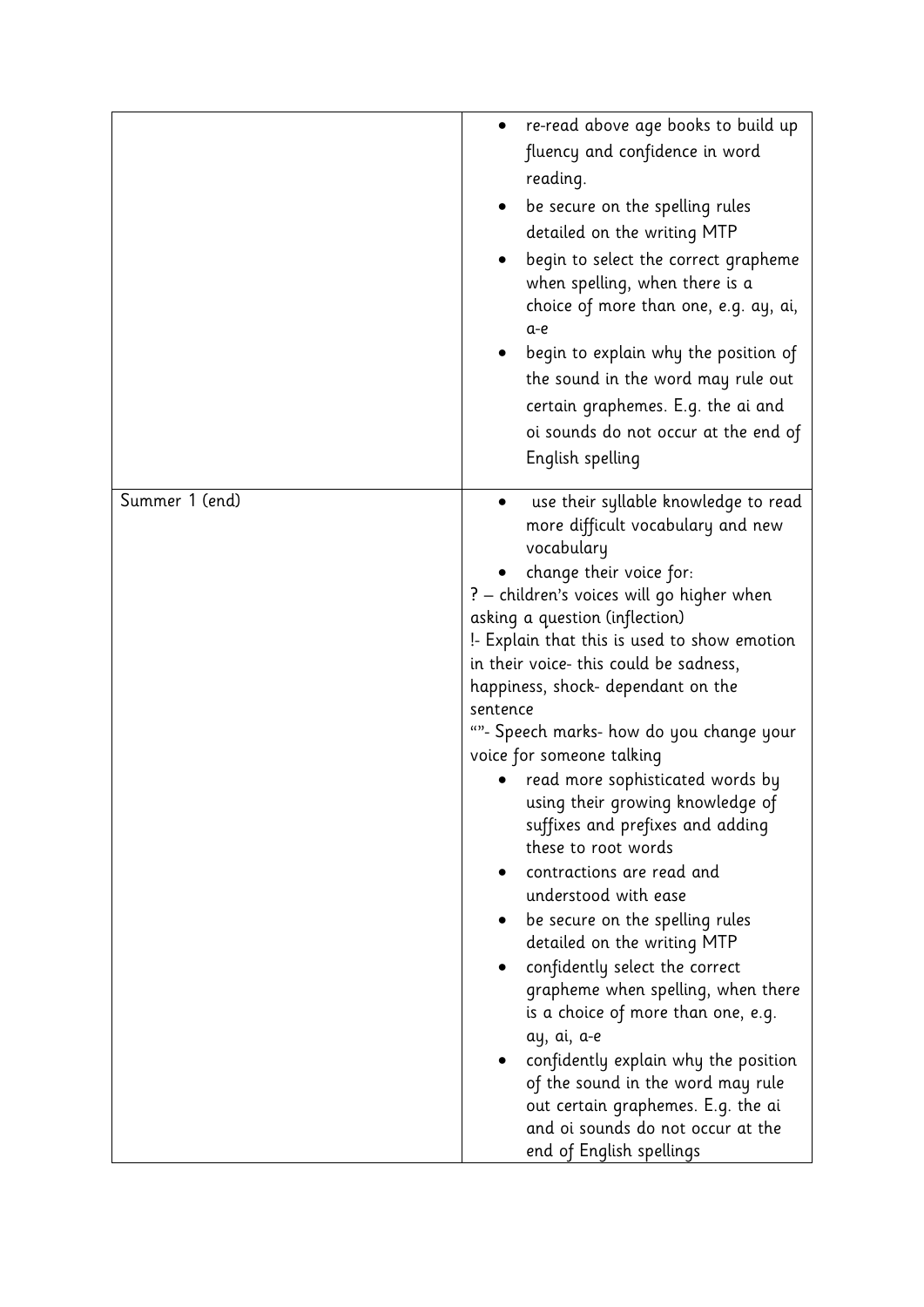| • Summer 2 (end)               | read an unfamiliar text at 90+                                                                    |
|--------------------------------|---------------------------------------------------------------------------------------------------|
|                                | words per minute - reading is                                                                     |
|                                | beginning automatic and seemingly<br>effortless                                                   |
|                                | spell all of the Year 2 common<br>exception words accurately                                      |
|                                | take note of punctuation whilst<br>reading and do so with good<br>expression, tone and intonation |
|                                | confidently self-correct errors in their<br>head when reading                                     |
|                                | begin to read silently- only for short<br>periods of time for books at their<br>age level         |
| Overall tracker                |                                                                                                   |
|                                |                                                                                                   |
| Example of a Reception tracker |                                                                                                   |

### **Overall tracker**

| <b>Below ARE (Nurzery exis)</b><br>say the word and identify<br>the object<br>· identify the number of<br>phonemes that make up a<br>given word.<br>read their full name<br>recognise and read (by<br>sight) everyday words, for<br>example, please, thank you,<br>hello, goodbye (display in<br>learning room) | <b>Below ARE</b><br>develop phonological<br>$\bullet$<br>awareness, so that<br>they can:<br>- spot and suggest<br>rhumes<br>- count or clap sullables<br>in a word<br>- recognize words with<br>the same initial sound.<br>such as money and                                                                                                                          | <b>Balow ARE</b><br>read all set 1<br>$\bullet$<br>sounds lincluding<br>digraphs) at<br>speed<br>begin to read<br>simple captions<br>· blend set one<br>sounds together<br>to read CCVC                                                                                                                                                                                                           | <b>Bolow ARE</b><br>begin reading<br>red books<br>blend set 1<br>$\bullet$<br>sounds to read.<br>CCCVC real and<br>nonsense words<br>read the red<br>words - he, she,                                                                                  | ARE<br>be secure reading red.<br>books<br>be able to use.<br>$\bullet$<br>'whisper Fred talk'<br>and then blend to<br>read new or<br>unfamiliar words                                                                                                                            | Above ARE<br>· begin reading<br>green/ purple<br>books<br>• recognise the first<br>six set 2 sounds at<br>speed- ay, eg, igh,                                                                                                                                                                                                                                                                                                                                                                                                                                              | <b>Above ARE</b><br>be secure reading<br>٠<br>green/ purple RWI<br>books<br>· recognise all set 2<br>sounds at speed, in any<br>order                                                                                                                                                                                                   |
|-----------------------------------------------------------------------------------------------------------------------------------------------------------------------------------------------------------------------------------------------------------------------------------------------------------------|-----------------------------------------------------------------------------------------------------------------------------------------------------------------------------------------------------------------------------------------------------------------------------------------------------------------------------------------------------------------------|---------------------------------------------------------------------------------------------------------------------------------------------------------------------------------------------------------------------------------------------------------------------------------------------------------------------------------------------------------------------------------------------------|--------------------------------------------------------------------------------------------------------------------------------------------------------------------------------------------------------------------------------------------------------|----------------------------------------------------------------------------------------------------------------------------------------------------------------------------------------------------------------------------------------------------------------------------------|----------------------------------------------------------------------------------------------------------------------------------------------------------------------------------------------------------------------------------------------------------------------------------------------------------------------------------------------------------------------------------------------------------------------------------------------------------------------------------------------------------------------------------------------------------------------------|-----------------------------------------------------------------------------------------------------------------------------------------------------------------------------------------------------------------------------------------------------------------------------------------------------------------------------------------|
|                                                                                                                                                                                                                                                                                                                 |                                                                                                                                                                                                                                                                                                                                                                       |                                                                                                                                                                                                                                                                                                                                                                                                   |                                                                                                                                                                                                                                                        |                                                                                                                                                                                                                                                                                  |                                                                                                                                                                                                                                                                                                                                                                                                                                                                                                                                                                            |                                                                                                                                                                                                                                                                                                                                         |
| · read all set 1 sounds at<br>speed (individual sounds)<br>onlu)<br>use Fred talk to read CVC<br>$\bullet$<br>words<br>understand that to read-<br>we read left to right                                                                                                                                        | mother<br>· blend set one sounds<br>together to read<br>CVC real and<br>nonsense words<br>· segment CVC words<br>using Fred fingers<br>into their separate<br>sounds to spell<br>lusing magnetic<br>letters)<br>· read the high<br>frequency words -<br>a, an, as, at, if in,<br>is, it, off on, can,<br>dad, had, back, and,<br>get, big, him, his,<br>not; by sight | and CVCC real<br>and nonsense.<br>words<br>· seament CCVC<br>and CVCC words<br>using Fred<br>fingers into their<br>separate sounds<br>to spell lin<br>books)<br>· read the red<br>words $-1$ the.<br>me, of to, no,<br>go, into: by sight<br>· read the high<br>frequency words<br>- got, up, mum,<br>but, put, will,<br>that this then.<br>them, with, see,<br>for, now, down,<br>look; by sight | we, me, be, was,<br>my, you, her,<br>they, all, are,<br>her, said; by<br>sight.<br>begin to use<br>expression and<br>intonation to<br>add meaning by<br>echoing the<br>teachers model<br>spell the red<br>words $-1$ the<br>me, of to, no,<br>go, into | · begin to use<br>expression and<br>intonation<br>independently when<br>reading a familiar text<br>. read the red words -<br>so, call, want, old.<br>some, he ; by sight.<br>. spell the red words -<br>he, she, we, me, be,<br>was, my, you, her,<br>they, all, are, her, said. | ow, pp (poo), pp.<br>$0$ ook)<br>begin to read<br>words containing<br>the first six set 2<br>sounds (real and<br>nonsensel<br>· begin to use 'Fred<br>in their head' and<br>then blend to read.<br>new or unfamiliar<br>words<br>· begin to read<br>captions, sentences<br>and questions<br>use expression and<br>intonation<br>independently<br>when reading a<br>familiar text<br>· read the red words<br>-what, one, there;<br>by sight.<br>· Spell the red<br>words - so, call.<br>want old some.<br>he<br>· begin to read<br>multi-sullabic<br>words bu<br>'chunking. | · Read words containing<br>set 2 sounds confidently<br>(real and nonsense)<br>. be able to read all<br>reception high<br>frequency words<br>fuently (no pause<br>before reading)<br>· read multi-sullabic<br>words by chunking<br>spell the red words -<br>٠<br>what, one, there<br>· read a familiar text at<br>SO-40 words per minute |
|                                                                                                                                                                                                                                                                                                                 |                                                                                                                                                                                                                                                                                                                                                                       |                                                                                                                                                                                                                                                                                                                                                                                                   |                                                                                                                                                                                                                                                        |                                                                                                                                                                                                                                                                                  |                                                                                                                                                                                                                                                                                                                                                                                                                                                                                                                                                                            |                                                                                                                                                                                                                                                                                                                                         |
| 96                                                                                                                                                                                                                                                                                                              | %                                                                                                                                                                                                                                                                                                                                                                     | %                                                                                                                                                                                                                                                                                                                                                                                                 | 96                                                                                                                                                                                                                                                     | 96                                                                                                                                                                                                                                                                               | %                                                                                                                                                                                                                                                                                                                                                                                                                                                                                                                                                                          |                                                                                                                                                                                                                                                                                                                                         |

#### Group  $1 -$  Group  $2 -$  Group  $3 -$  Group  $4 -$

|                  | Autumn 1 | Autumn 2 | Spring 1 | Spring 2 | Summer 1 | Summer 2 |
|------------------|----------|----------|----------|----------|----------|----------|
| ARE+             |          |          |          |          |          |          |
| Above ARE        |          |          |          |          |          |          |
| At ARE           |          |          |          |          |          |          |
| <b>Below ARE</b> |          |          |          |          |          |          |